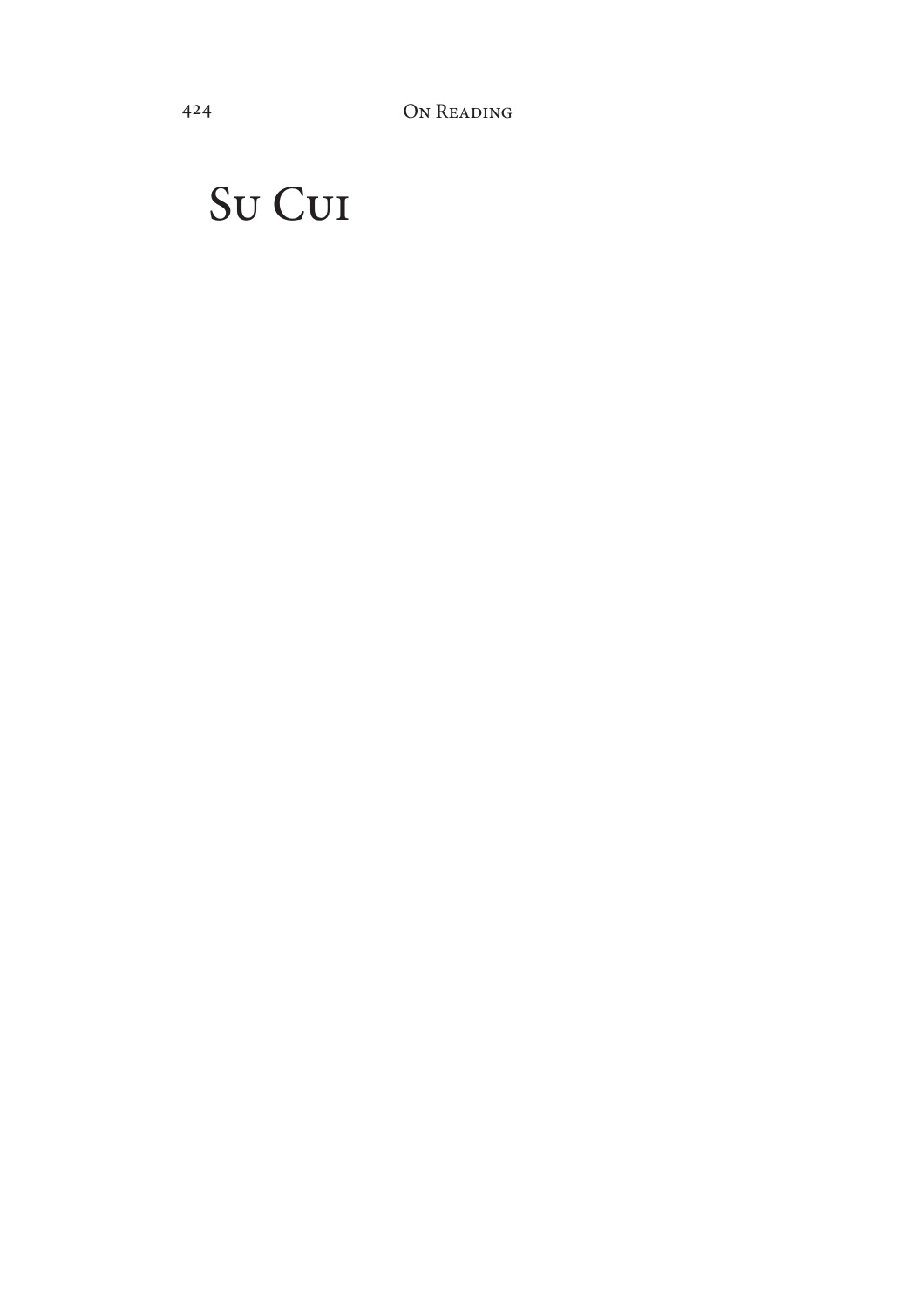# PRINTED MATTER OR, TOWARDS A ZINEIC History Of Reading.

This is an awkward defense of print. As tactics and strategies of defending go, this is an odd one because it is not so much provoked by an attack than it is by the *lack-of* attack. On the one hand, it comes a little late. Proclamations of triumph, of the proverbial *Game Over* have been sounding throughout the land for years. Elegies have been written. When there is nothing to defend, writing to defend comes across as being obtuse, like a raving lunatic and indeed, this has all the familiar hallmarks of madness: illogical, repetitive, fxated on a single, somewhat unrelated thing, and prone to anachronisms. Yet the most consummate raves in history were undeterred by the fact that no one's listening (see Nietzsche) and the best defenses were never the ones directly opposed to a single attack. What follows is, in this sense, a positive defense, an afrmative spin on the negative, a series of thoughts that aims to not to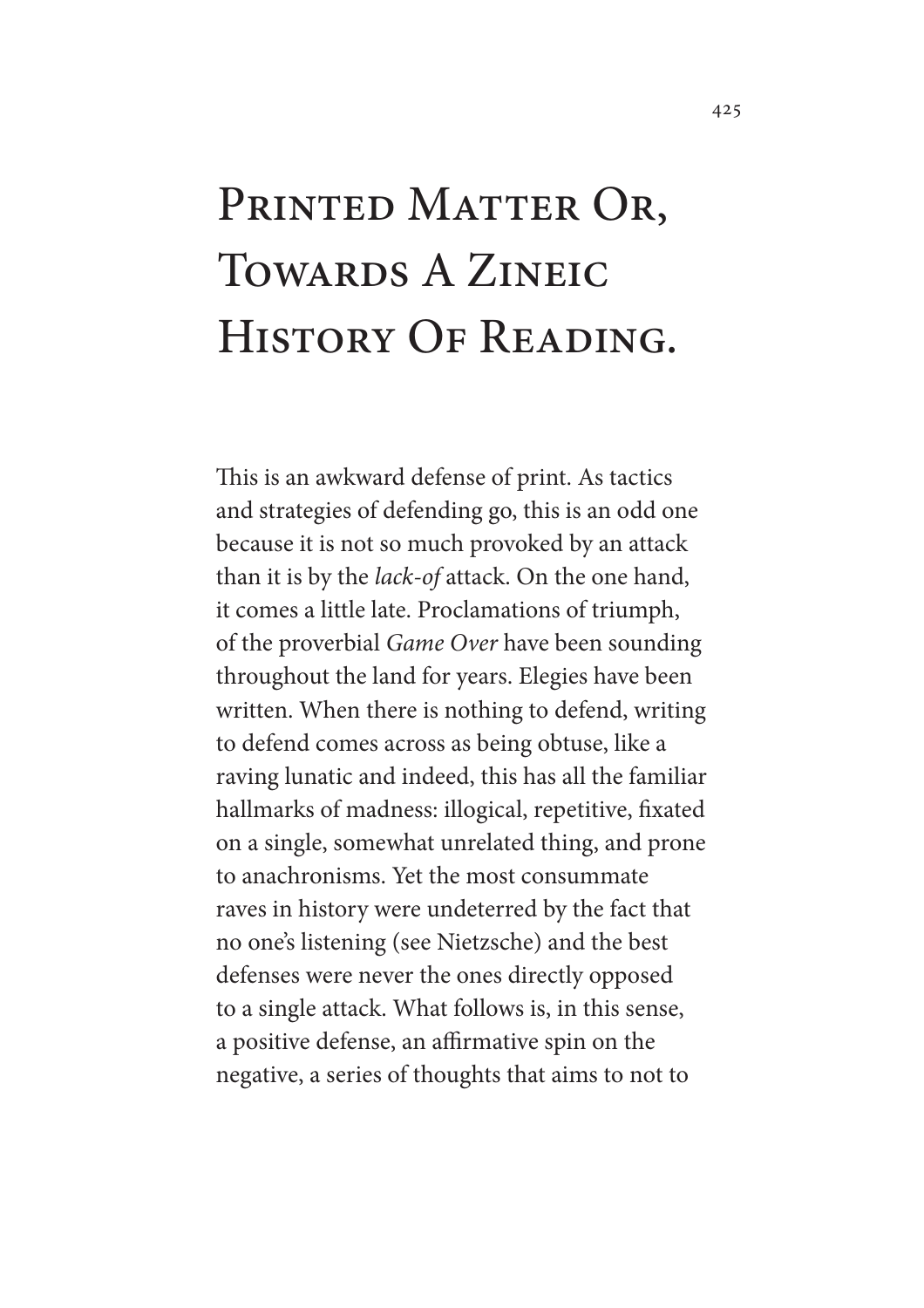win (or lose) the game, but to keep it going.

## **"Printlessness"**

Many are declaring that print is already dead. Content producers have been migrating in droves towards the World Wide Web since blogs were invented in the late 90s with fervent belief in the power of the online universe for offering new freedoms for reading and writing content: quick, easy and mobile, as the advertorials say. The old and clunky book, the print text, has nosedived in the trend stakes. Print has been abandoned in favor of hypertext; physical content is now regarded as something for old-fashioned hobbyists, nostalgic librarians or stubborn academics.1 Apparently, *bookless-ness* has arrived.2 To self-proclaimed digital savvies, Free and Fast has come to characterize the experience of

<sup>1</sup> According to The Guardian, UK academics got together in July 2010 to advocate what they call 'slow reading'—reading in print form because they thought that skimming online texts is making people 'stupid'. Patrick Kingsley, "The Art of Slow Reading". (The Guardian, 15 July, 2010), 1.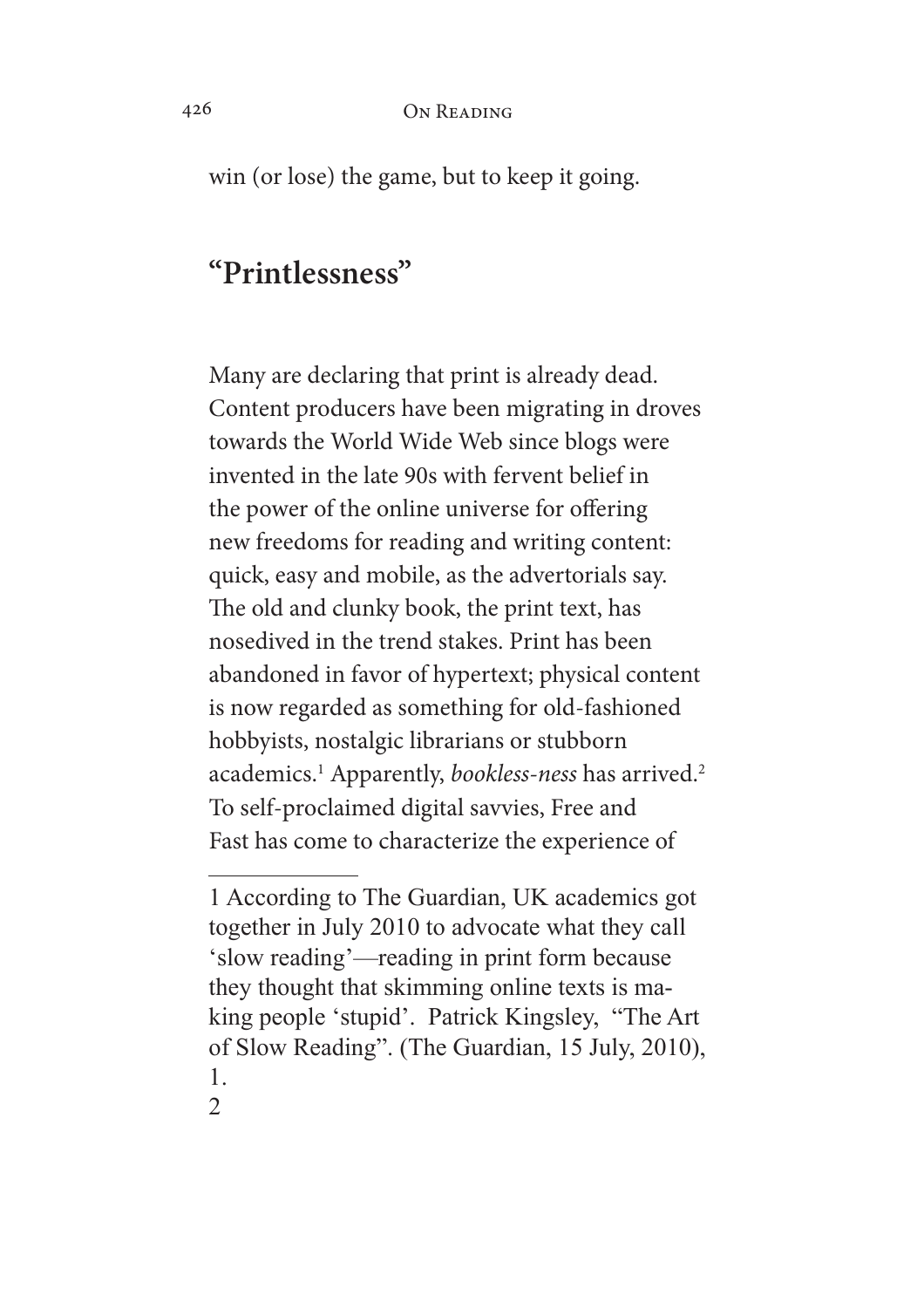paperless reading and writing, thus explaining the name of one of the most famous and most used online manifestations, Wikipedia: in Hawaiian *wiki* means *quick* or *fast*. Like a closed murder case, the killing of print has lapsed into a distant memory of the excited evangelist who is too busy tweeting the revolutionary promises of the 'digital age' on her well-worn keyboard to for a verdict written down on paper. Before the Internet, it was the Word (of God) rather than the paper that has always been extolled as the soul of communicable existence. In the New Testament, we are told "In the beginning was the Word, and the Word was with God, and the Word was God"3 Now evangelists of Internet communications treat the hypertext similarly as if infnite and transcendental. Many students schooled in the language medium of English today will be able to attest to online reading: as long as you have a connection and a computer, you can Wikipedia or Google anything anywhere for any assignment. For them, reading hypertext enters the intuitive level of individual skill, and is as ingrained in their sense of self as learnt habits such as eating and sleeping. A defense of print chases a mode of being in spite of these conditions in which we fnd ourselves: how do advocates of print make a case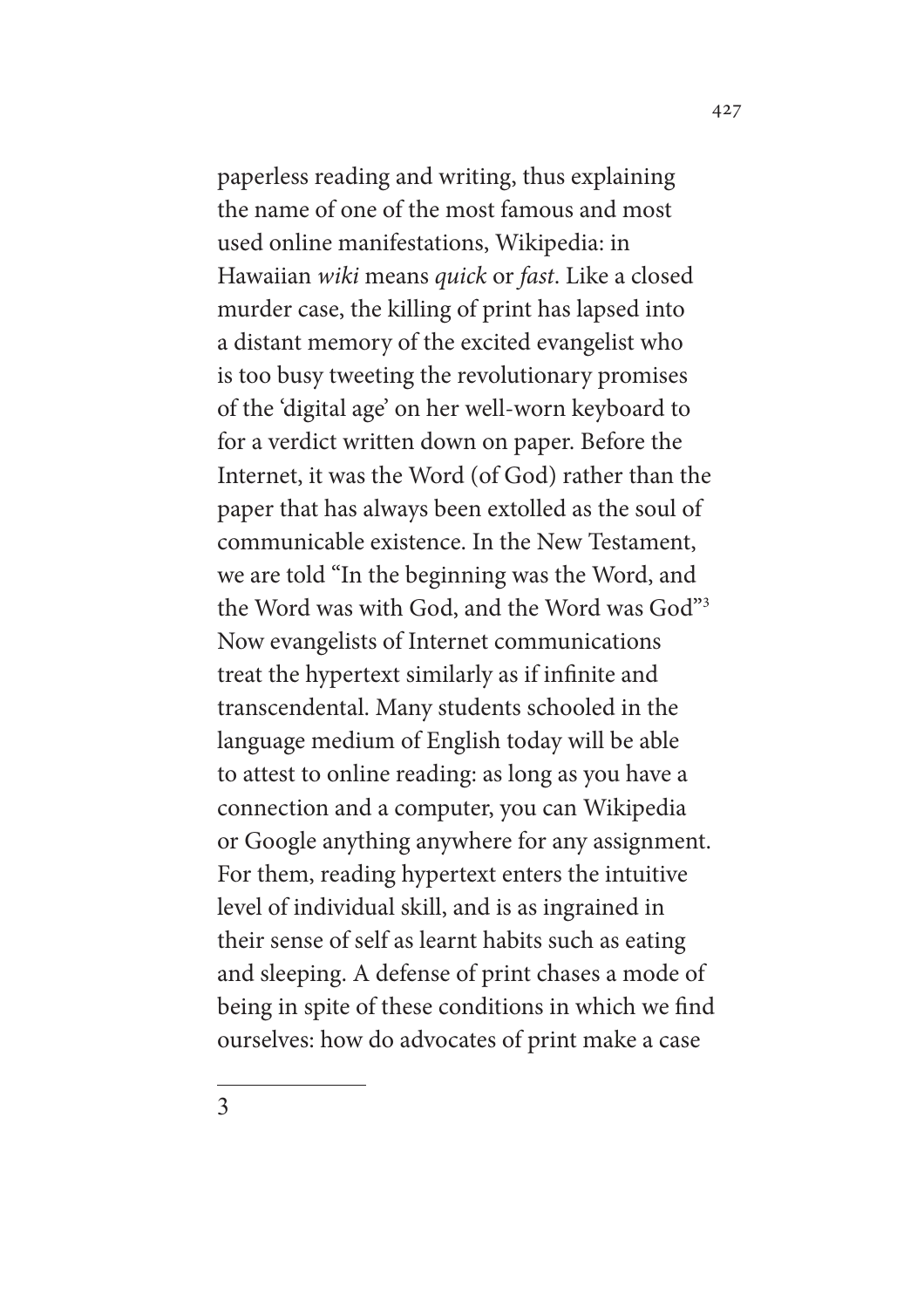for the value of printedness?

Not so long ago, Books experienced a similar kind of *death* against the voracious spread of the Printed Copy. Prior to mechanical reproduction, as Walter Benjamin tells us, a material presence has 'aura' which makes it beautiful and unique— The Original Hard Copy is priceless by virtue of being original and "authentic". Indeed, early Christian religious life also gave us one of the frst valuations of ink-on-paper derived from the Original Material that was Jesus Christ. Hillel Schwartz tells us that over one and half millennia ago, Jesus was believed to be the body incarnate of God; Christ was espoused as "a Son identical and coeternal with the Father" and though in human form, He is both fully divine and fully incarnate. Jesus is the embodiment of God and consequently, of his Word.<sup>4</sup> The early Christian bishops, the Council of Nicaea, articulated this frst personifcation of God and from the careful meditation and consideration of this Jesus-God equation, inscribed twenty Church Laws. Those who held these canons—the original hard copies—also held religious authority.5 As the

<sup>4</sup> Hillel Schwartz. The Culture of Copy, (New York: Zone, 1996), 212-213.

<sup>5</sup> Schwartz. The Culture of Copy, 214.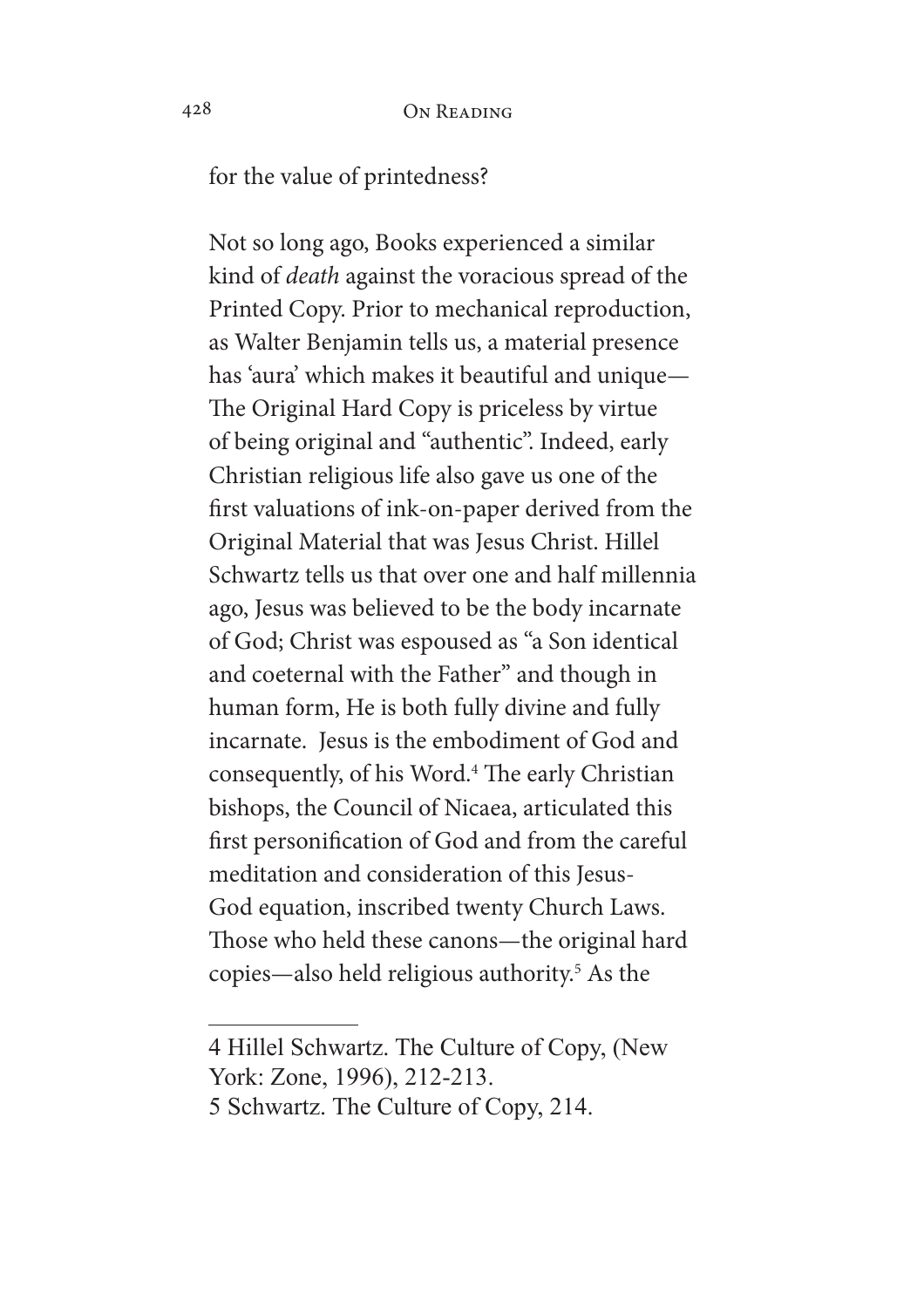book form moved outdoors, into rich hands and later into the mass market, it moved from Divine Word to Literature. Rolf Engelsing describes how Europeans in the eighteenth century shifed from "intensive' reading of a small circulation of religious books to 'extensive' reading of many secular works."<sup>6</sup> Yet faith towards the Original Hard Copy endured in the practice of book publishing in what Moylan and Stiles calls "a given, hierarchized arrangement privileging a frst edition or an 'authentic' text".<sup>7</sup> Followers of the Printed Book still cling to the material's fdelity to authored subjectivity; the Will to Divined knowledge, the fevered desire to lead the world through the myth of authenticity and Original Reads.

In the face of the Digital, these days we see new attempts to bring printed books back from the dead (a transposed desire to resurrect Jesus perhaps?) via another moralized hierarchy. No

<sup>6</sup> Rolf Engelsing cited in Ian Jackson. "Approaches to the history of readers and reading in eighteenth century Britain". In Historical Journal, 47(4), 2004, 1050.

<sup>7</sup> Michele Moylan and Lane Stiles. Reading books: essays on the material text and literature in America. (USA: University of Massachusetts Press, 1996), 6.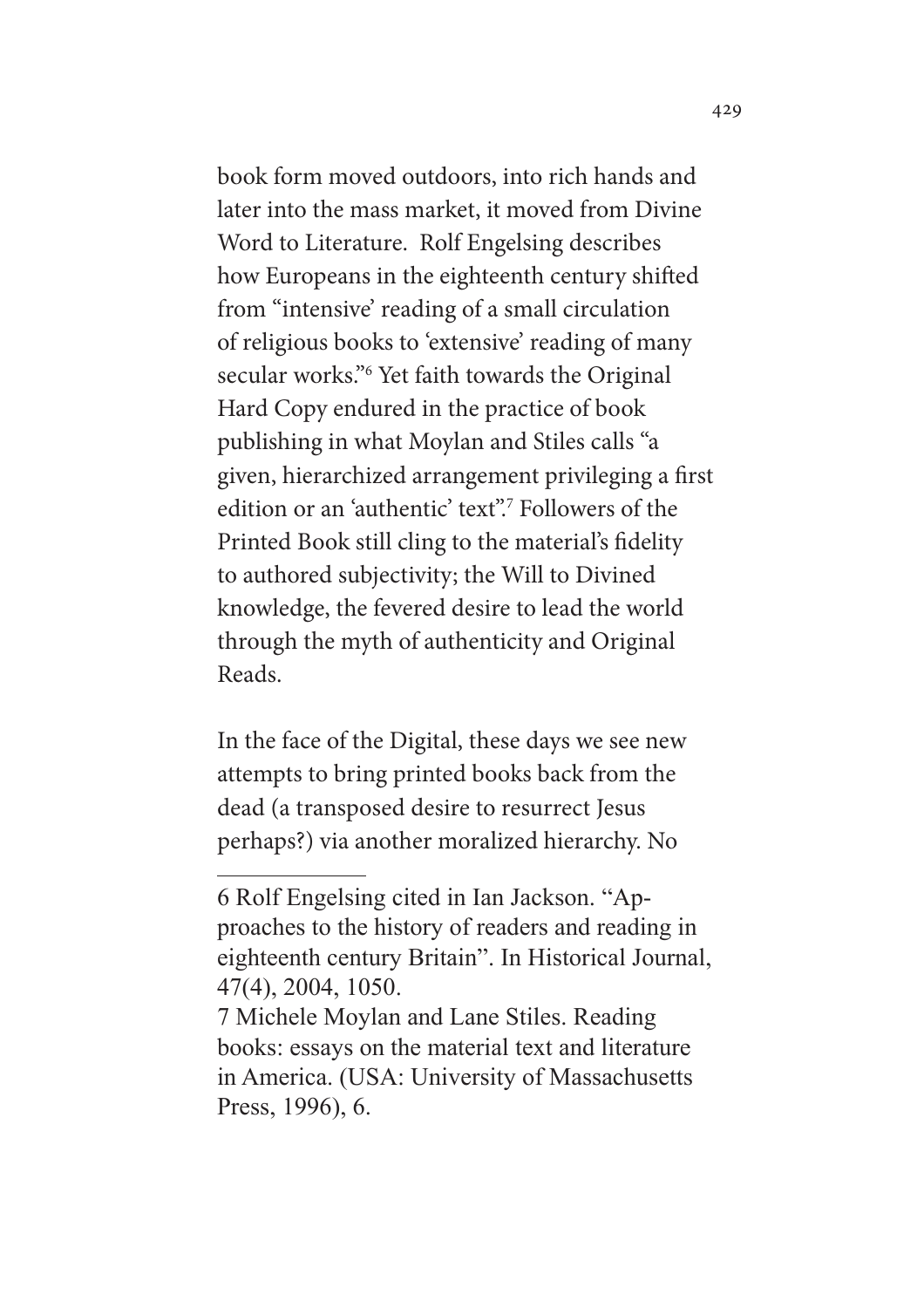longer able to make claims for *auratic* qualities of books, there are voices who directly opposing wiki reading and virtual texts by rousing a moral panic: a belief these days that we have a "reading crisis"<sup>1</sup> This phrase was recently coined by *The Evening Standard* on the basis of such "shocking" fgures in London as: "only one in three teenagers read two books or fewer a year".<sup>8</sup> The allegation is that our *future generations* (children) have forgotten that reading books is the path toward wisdom—this view now has an efect akin to that of parental nagging: falling on deaf ears. Adding insult to injury, the *Standard* emphatically points out, that many of these *illiterate* teenagers have blogs or use Facebook; that is to say, kids these days are engaging in illegitimate or 'improper' forms of reading and writing.<sup>9</sup> More and more critics are venturing to ask what is lost when reading becomes devoid of labour, suggesting Quick and Easy reading might be the formula for breeding the Slow and Stupid. Here, the premise against *wiki* reading is that the reading of online hypertexts is fragmented and offers too many

<sup>8</sup> Tom Harper. "Shock fgures that spell out the extent of London's reading crisis" (The Evening Standard, 1 June 2011), 1.

<sup>9</sup> Harper. "Shock fgures that spell out the extent of London's reading crisis", 1.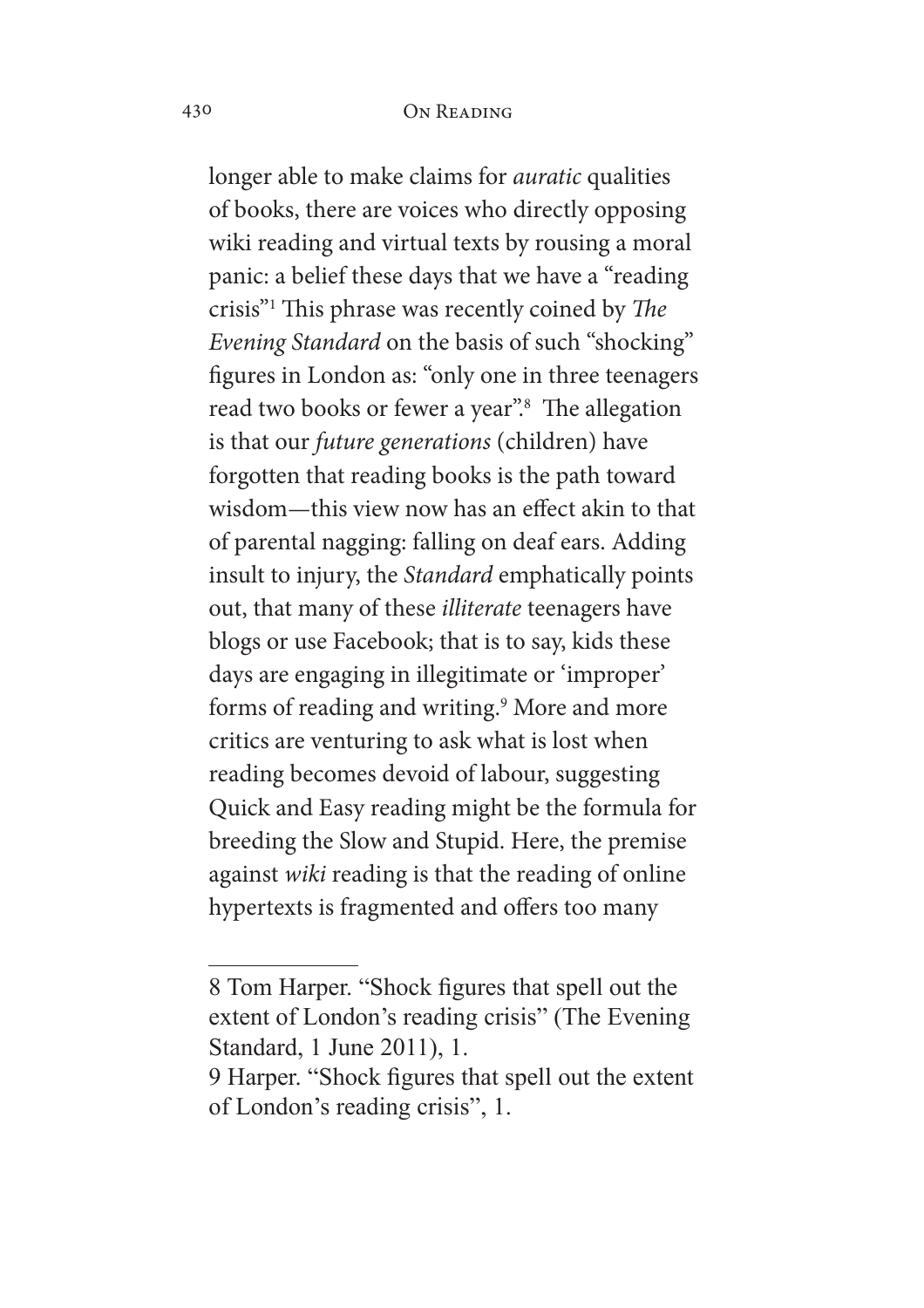hypertextual distractions, taking out the *laborious*  in the experience of reading, and is therefore ephemeral and meaningless. Not so astonishingly, it is worth nothing that this moral panic is invoked in the domain of public education, where the mechanisms of professional publication, public validation and critical literary reception indeed, the capital 'labours' of production, circulation and consumption—activate and confer cultural and moral status to the experience of reading, therefore instrumental to learning and knowledge acquisition.

The Story of Rising Illiteracy may have been exaggerated but even when we discount the sensational journalism, it still misses the point. While 'quick' may be an aspect of reading online texts, this does not make it the opposite of reading print. Online texts have their own materiality and our engagement with them cannot be measured against the [Biblical] fetish of the book. All the accusations of meaninglessness and stupidity leveled against reading and writing on blogs may just as easily be used against printed texts: an example of this comes from literary critic (and a fan of the leather-bound, Original Hard Copy, no doubt), Harold Bloom's famous put-down of J K Rowling and Stephen King: "why read, if what you read will not enrich mind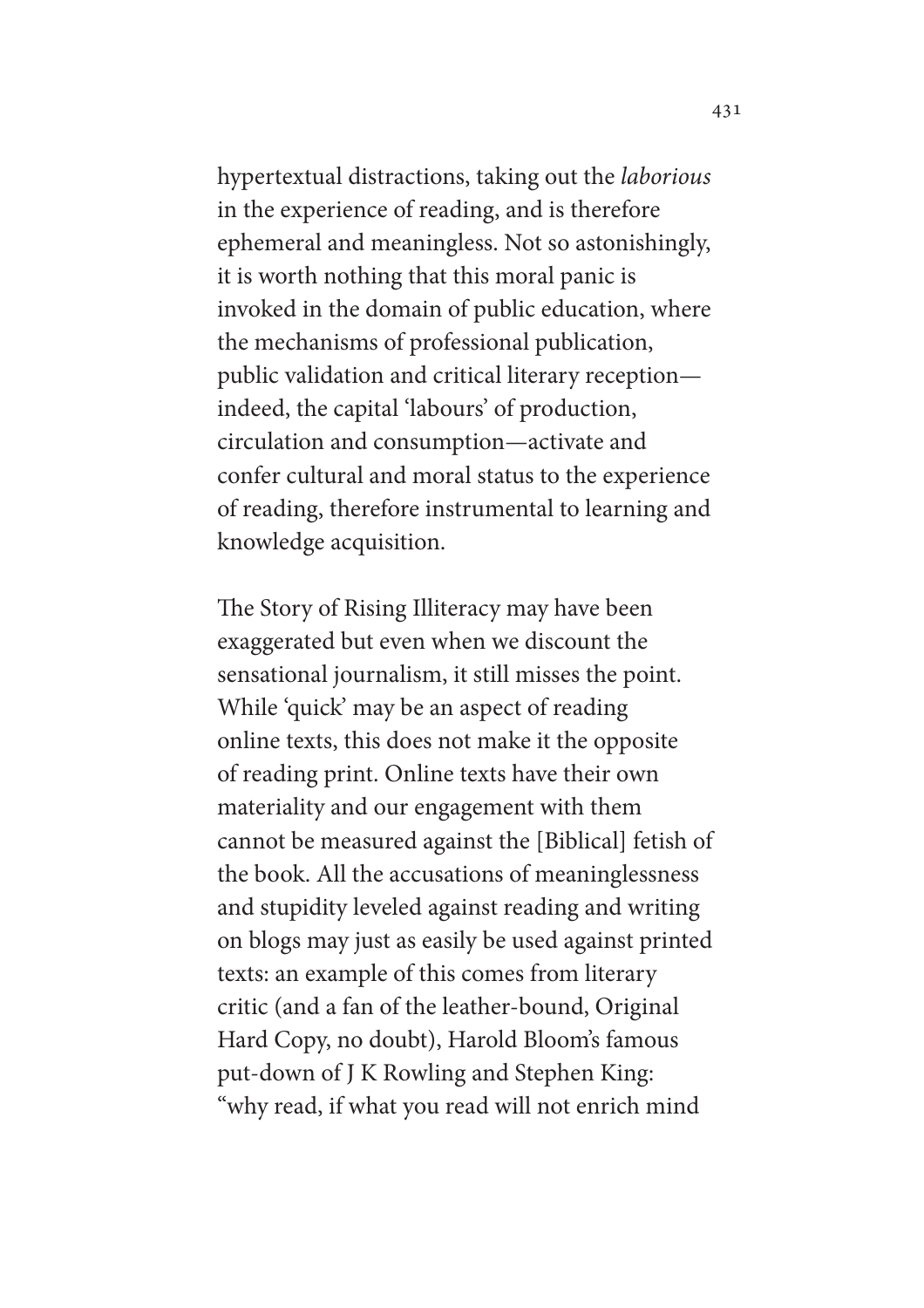or spirit or personality?"10 Equally, the assertion that the wisdom gained from 'slow-reading' reading print—somehow eludes 'quick' reading borders on technological determinism; the assumption that 'skimming' denies the reader deep and proper meaning furthermore reduces the aim of all reading to the reading of authorial content. Reading cannot be reduced to the process of extracting meaning from a conduit, i.e. a *document*, whether print or digital. At the same time, this is not to say we should be, as poststructuralists often are, allergic to meaningful meaning and place all claims of print's importance in quotation marks.

The quarrel about whether (book) reading is interpretation or explanation originated roughly thirty years ago, when literature and its scholars underwent a kind of existential crisis that now seems like an ironic reversal of the *Standard*'s 'reading crisis'. It was an anxiety about loss: what is lost when our engagement with literary texts succumbs to a fixation on meaningful meaning? Poststructuralists such as Derrida have tried to respond to this by dismantling the status of literature, through the question: what is literature?

<sup>10</sup> Harold Bloom. "Can 35 million book buyers be wrong? Yes." (Wall Street Journal, 11 July 2000), 1.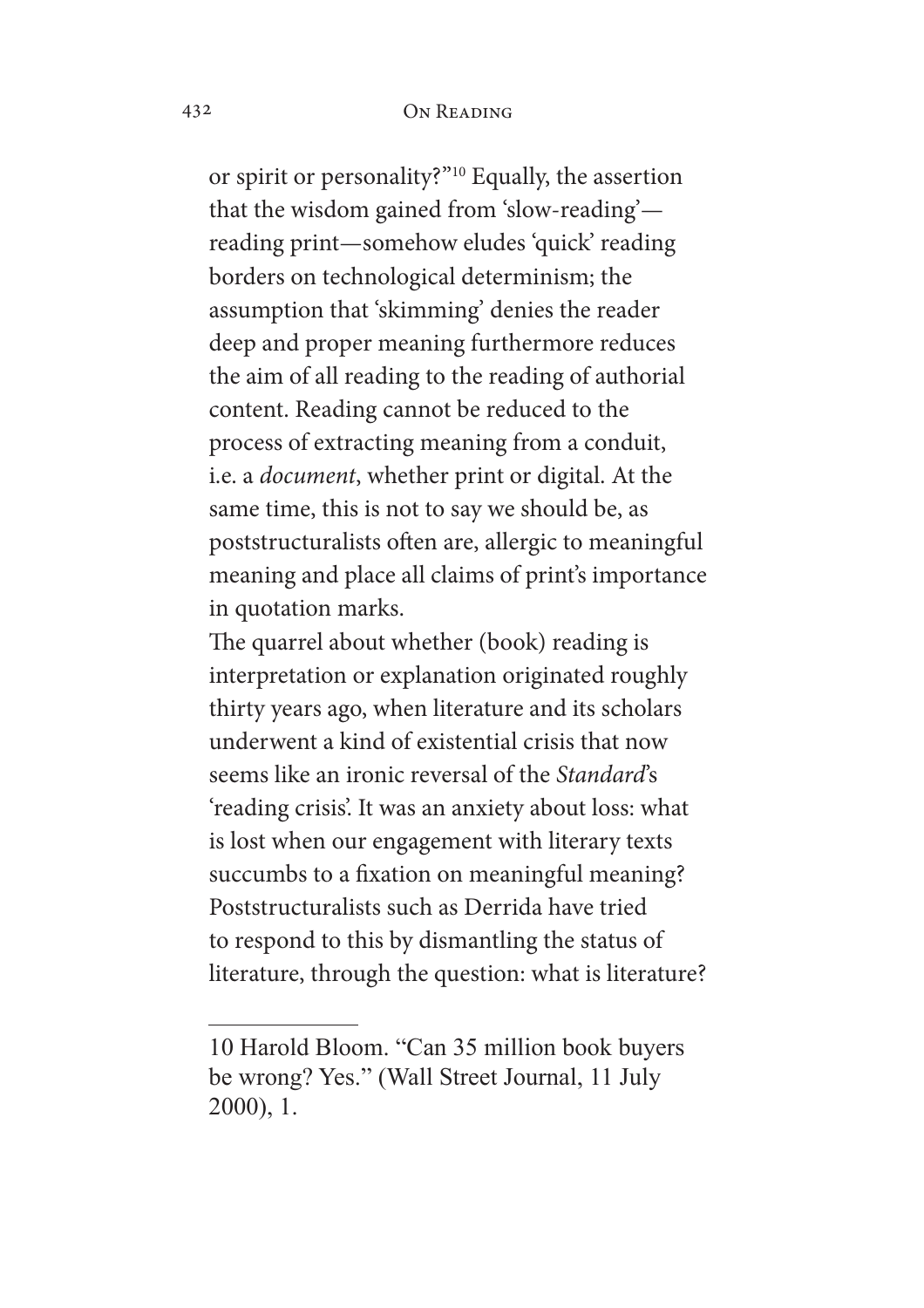<sup>11</sup> Using Kafka's parable in *The Trial*, "Before the Law", Derrida suggests there are conventions in place that predetermine what may be considered a 'literary text' or given the name of 'literature'. For Derrida, these conventions behave like rules or laws and readers must necessarily know these laws before even reading—entering—the text.12 Reading literature involves crucially, with Derrida, a contract with an abstract textual notion which *acts* like a law: inaccessible, decipherable and repeatable at the same time. Thus literature is, for Derrida, a possibility rather than a type of text; it refers to the possibility for any text to be read—whether authorial intent, reader's interpretation or both. His approach renders the worries and doubts about meaningful meaning moot because for Derrida not knowing is half the fun; not knowing which way to enter the text makes it possible to read it: the text is the law, the law is the text. Instead of framing the issue around the crisis of loss, Derrida proposes a celebration that we *can*, in fact, have a dialogue with all texts, that we can read readability.

The value of Derrida's stance may arguably

<sup>11</sup> Jacques Derrida and Derek Atteridge. Acts of

Literature, (London: Routledge, 1992), 181.

<sup>12</sup> Derrida and Atteridge. Acts of Literature, 197.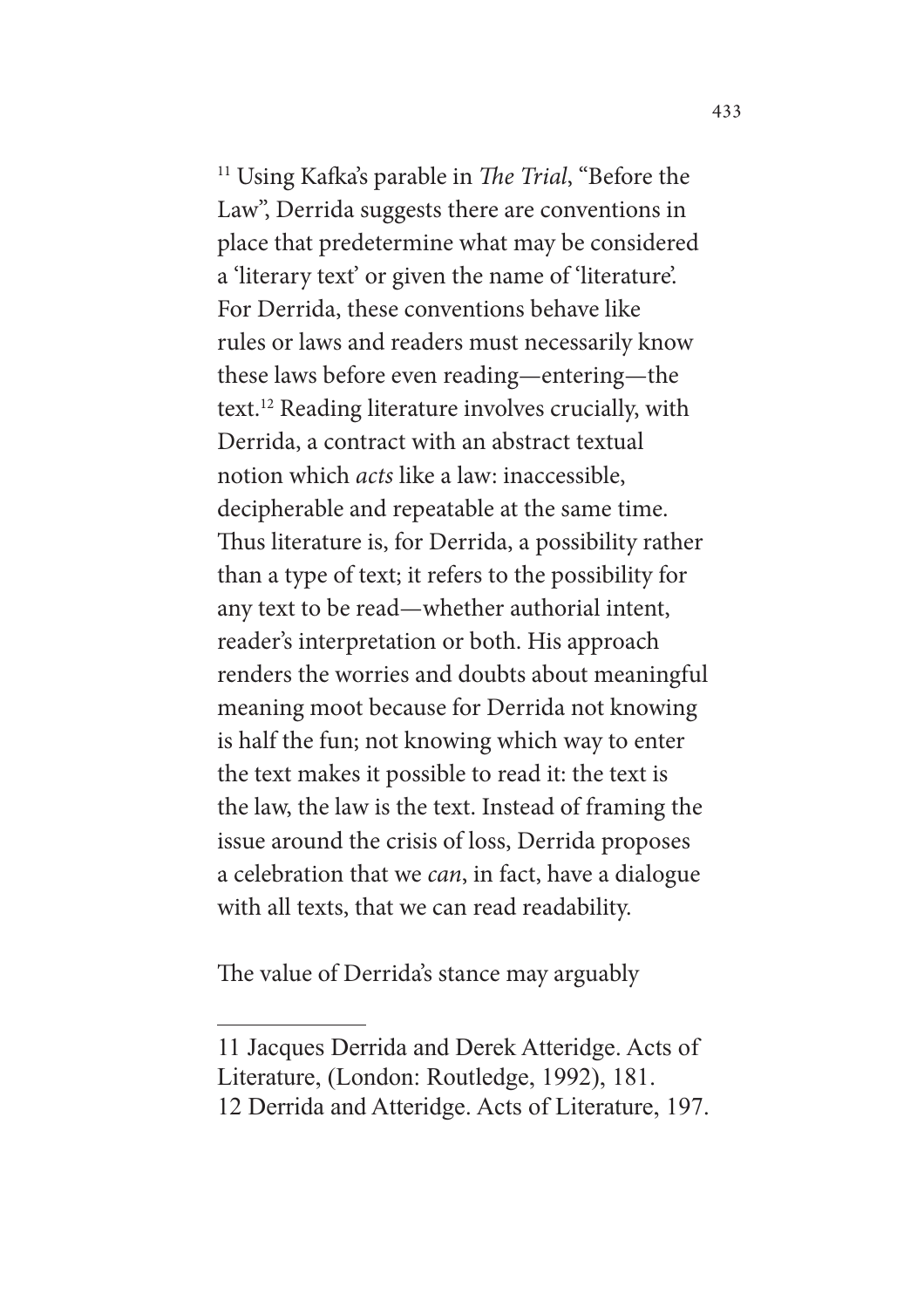be extended beyond the realm of textual examination. His emphasis on possibility and transfer rather than on textual meaning allows one to use these qualities to account for the physical properties of a text: can we propose a readability of material and if so, what does it mean to read a material? Of course, there have been claims for both medium and materiality in the 1960s such as Marshall McLuhan's argument that media technologies transform content and therefore, the subjectivities those content imply.13 However, literary scholars who treated their books as immaterial constructs largely ignored this. Nevertheless, while ink and paper or screen pixels may not be able to think, feel, or act, as humans impact the world, the print or online text cannot be reduced to pure object or subject—not only is it impossible to sieve out the contributions of either reader, author or text in any discussion of meaning, one also cannot ignore the impact of the material which delivers it. The value of reading a text cannot merely be the result of pitting one materiality over another, of pitting its form against other forms. These are rhetorical tricks rather than dialectical debates.

<sup>13</sup> Marshall McLuhan, Understanding media: the extensions of man. (London: Routledge & Regan Paul, 1964).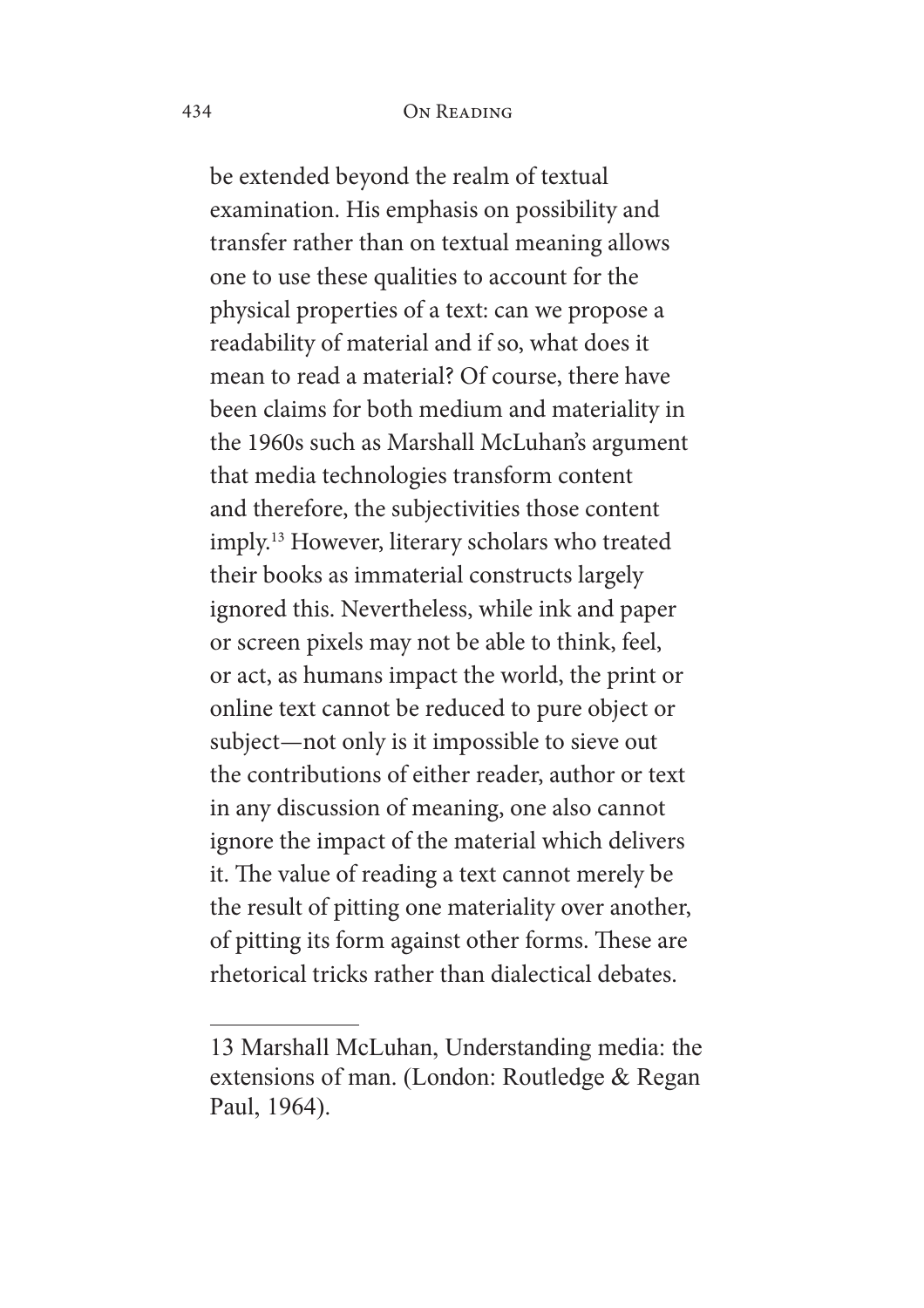Discussions about print has been too often shoehorned into false dichotomies of form versus content, authority versus freedom, physical versus virtual, such that the *lived* projects of reading—encompassing uneven intelligibilities, and singular moments in time and space—are compromised rather than celebrated or heaven forbid, enjoyed.

### **Textures and Readability**

I want to propose a justifcation of print by pointing out its inextricability from meaning, and not just internal meaning of the text, but also meaning forged externally, in fickle ways; a starting point that displaces the separation of form and content with only the former. By form, I mean not only to take the shape of print—paper and ink—but also the way they are combined to give both physical and abstract meaning. To be sure, scholars of bibliography already attempt to account for materiality via historicist and sociological projects about the book form. G Thomas Tanselle is particularly instructive in noting the odd neglect of physical materiality:

Presumably many readers do recognize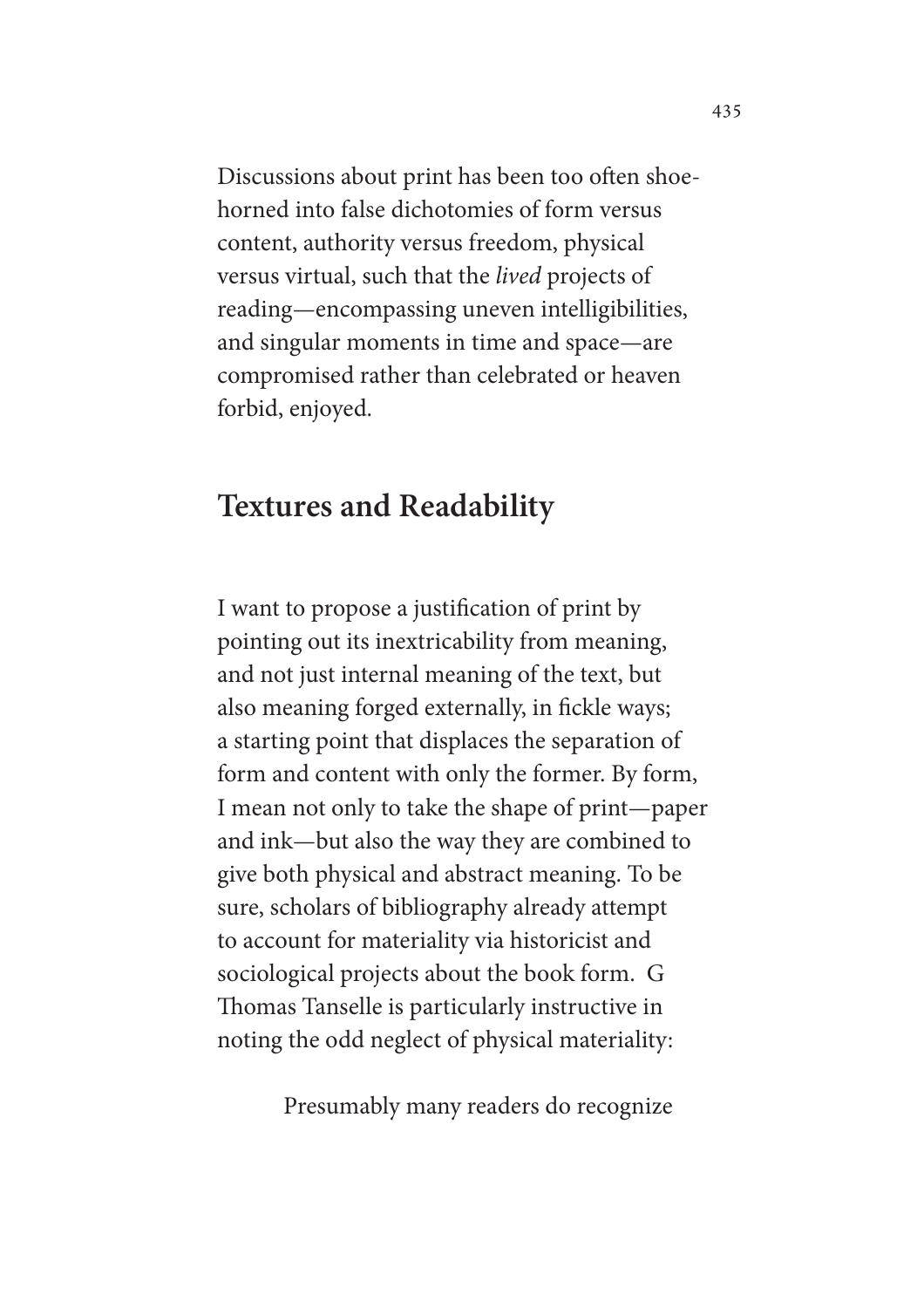#### 436 On Reading

or would quickly do so if they gave thought to the matter that the design of any book is worthy of study as a refection of the taste of its time, as an indication of the statures of the author and genre represented in it, and as a clue to the nature of the audience expected for it. They would then assume that specialized studies of these matters must exist … In the frst of these assumptions they would be correct, but not in the second.<sup>14</sup>

Moylan and Stiles tried to fll this gap in their seminal examination of print culture, *Reading Books*, asserting their support for the view that "the text and material are inseparable—that texts are always material and that materiality is itself a kind of textuality."15 I hope to develop this further to ask: is materiality only understandable in textual terms? In other words, I am asking what does it mean to see a text as both *textured* and textual? What is a printed text and what does

<sup>14</sup> G. Thomas Tanselle, "A Description of Descriptive Bibliography," Studies in Bibliography 45(1992), 4.

<sup>15</sup> Moylan and Stiles. Reading books: essays on the material text and literature in America, 4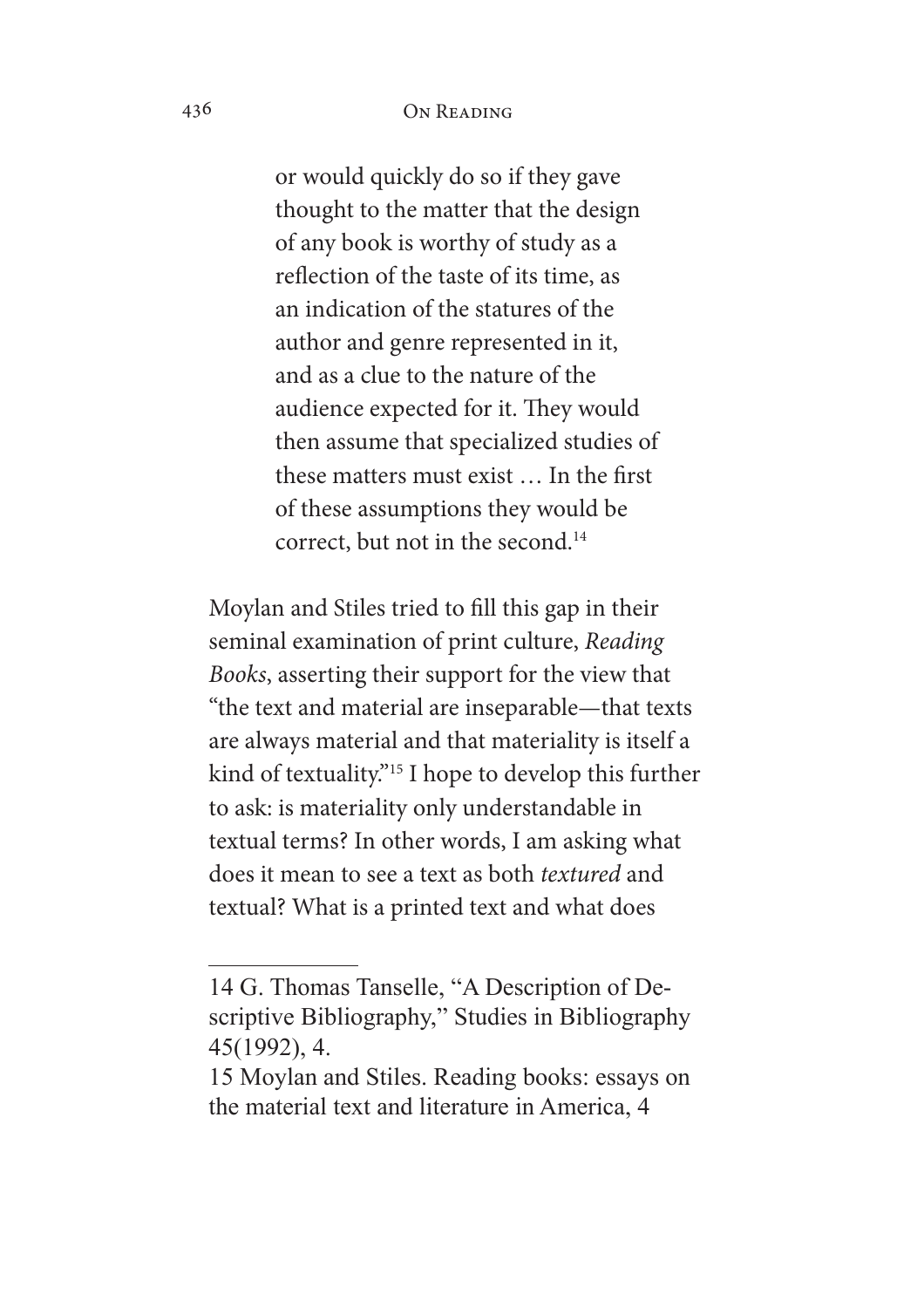it mean to read it? I am re-casting the notion of the print form from the purely tangible and technological defnitions. For *a printed matter* rather than print—its form or materiality does not only refer to tangible qualities of paper, ink and their delivery, but also to the momentary and singular qualities that emerge between reader and the physical *constructs* of the text: grain, surface, pagination, binding, colours, smell, and so on. Ironically, some of the most interesting attempts to tackle pre-digital materialities should come from those most outspoken about the digital. These voices are futuristic and anticipatory, rather than nostalgic about print, and they set about debunking the commonplace assumption that Internet communications necessarily implies disembodiment or immateriality: the idea that digital is the separation of words from paper into an intangible cyberspace. Sean Cubitt makes the case for the material of books while writing *Digital Aesthetics* and in particular, for the idea of texture:

> The space of the book, the material between its covers, has been for centuries not just a repository, a mnemonic store, but an interactive playground. The whiteness of white sheets has been a lure for doggerel,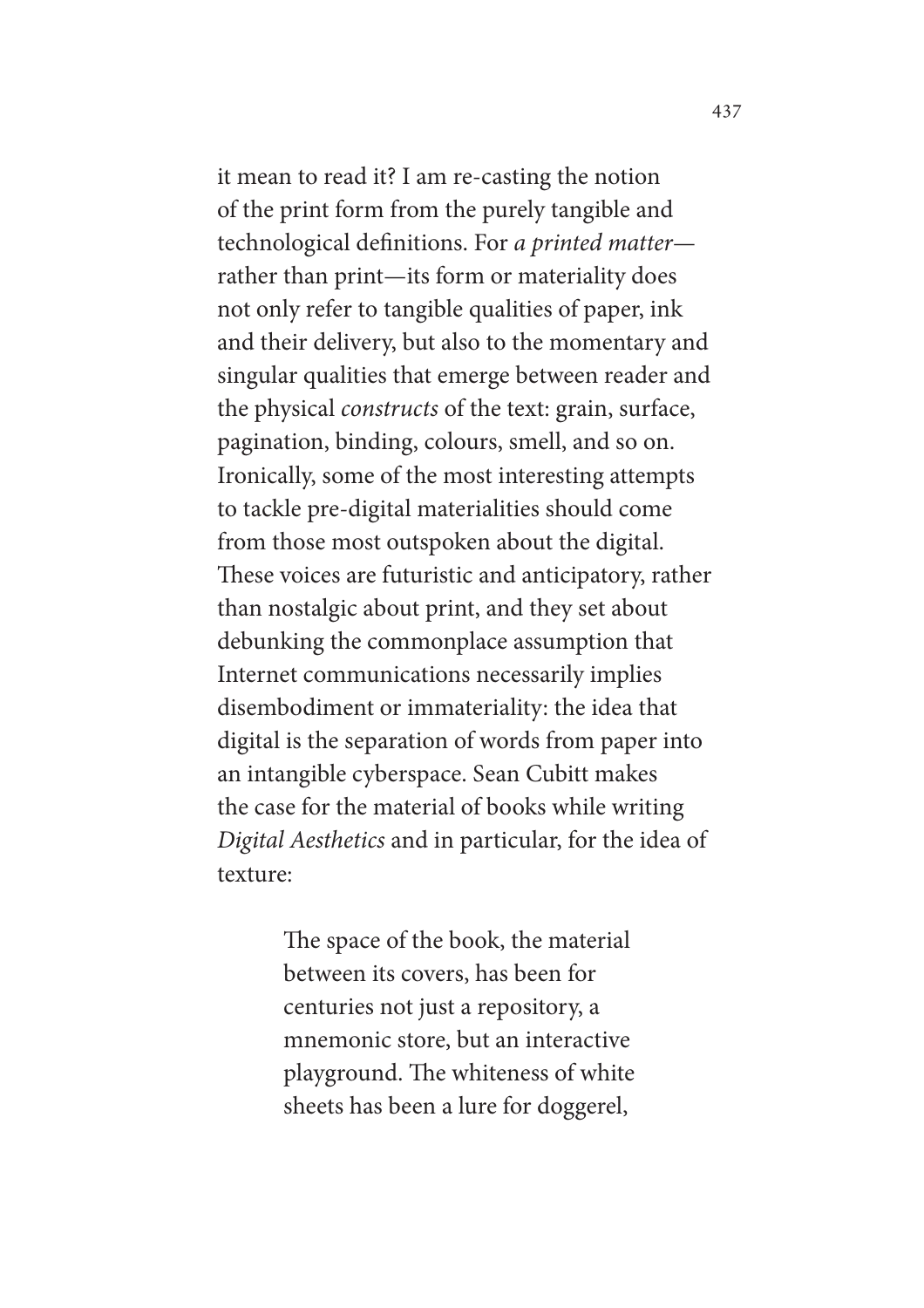#### 438 On Reading

commentary, digression and refusal. The book is not, and has never been, a self-contained thing. It has always required the services of its readers, the interplay between the way the book unfurls the text materially and the way the reader reassembles it mentally, a confictual or negotiated interface which, for two generations since the massive expansion of university education after World War II, made the study of literature the most popular of the humanities.16

Manifest as books, the Gutenberg printing press detached literature from the single source, allowing literature to develop, as Cubitt points out, into an object of study. Literary-ness soon eclipsed the book's thing-ness and soon gained its own reifed status; thing-ness is treated as constructed or represented, a thing is something outside the literary text. Our interactions with a book—reading—has most often been described in non-physical terms. Cubitt defes this by

<sup>16</sup> Sean Cubitt. The Materiality of the Text: Outtake from Digital Aesthetics. 22 June 2011. < http://www.ucl.ac.uk/slade/digita/materiality. html>.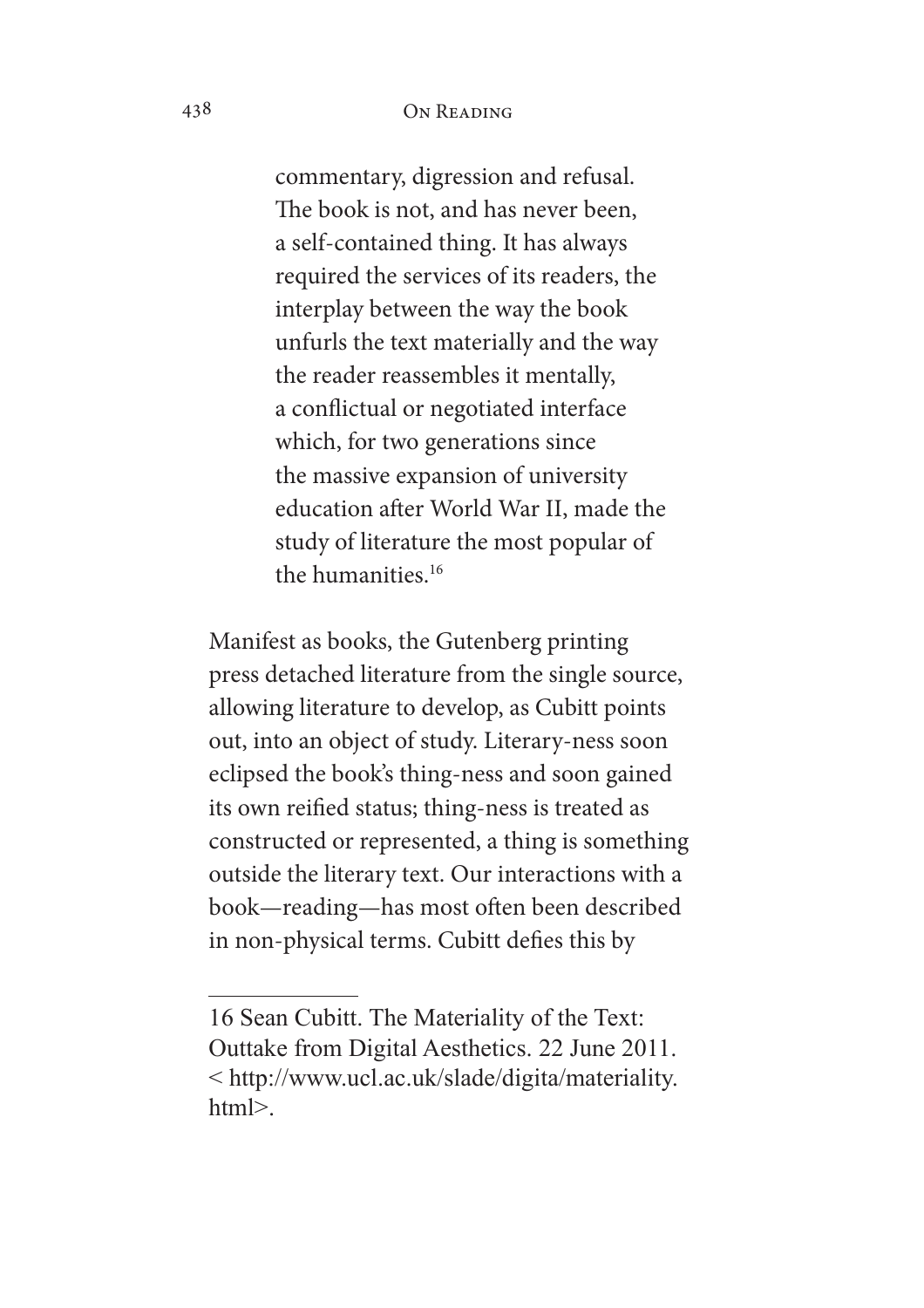proposing what he calls a "materialist account of reading" in order to "[expose any] theological concept of the infnite text that inhabits cyberspace".17 Given that *Digital Aesthetics* was published in 1998—way before Facebook or blogging were invented—Cubitt's argument that the material of the text—paper, ink, pixels, etc., afects reading no less profoundly than textual abstraction, seems prophetic. In fact internet reading or 'wiki' reading, Cubitt argues, "still respects older distributions of reading" since the Internet borrows its "metaphors of surfng and browsing from nomadic reading, neither negating place nor universalizing it, but wandering, and taking the hereness and newness of place with it as unstill reference point."18 By reminding us of the geographies and histories of reading, Cubitt shows how reading can be understood as having diferent modes—such as wiki reading and book reading—whilst sharing similar functions and language cultures. And within each mode, the physicality of the interface is an undeniable function of the many 'heres' and the 'nows'. Just as we recognize the fickering computer screens, "[w]e can recognize in the physical characteristics

18 Cubitt. Digital Aesthetics, 6

<sup>17</sup> Sean Cubitt. Digital Aesthetics, (Sage, 1998). 6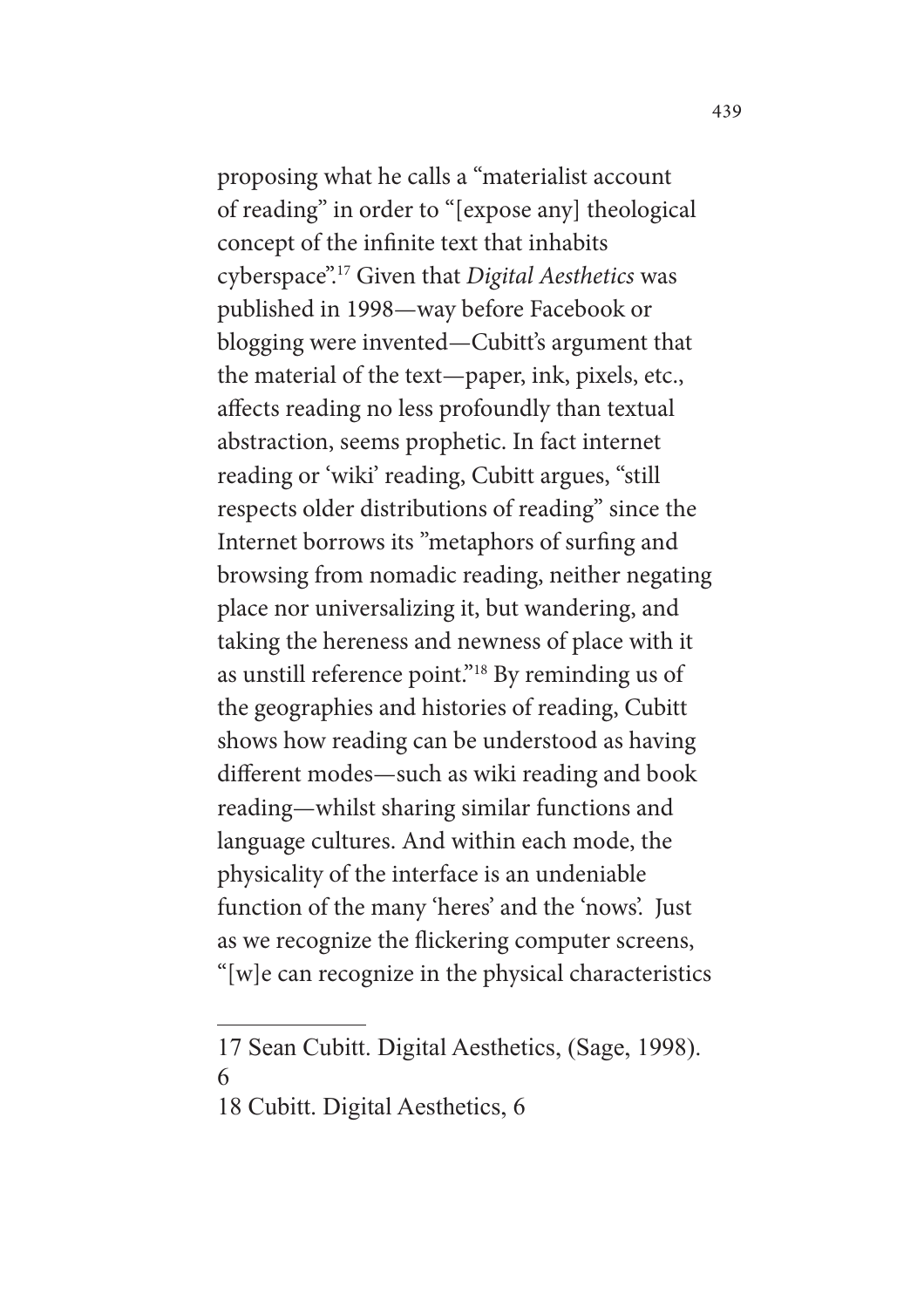of books that that is what they are—books … they must have destinations, or they fade away … they are both strangers and familiar"19. It would take another four years before N. Katherine Hayles embarks on a systematic dismantling of the unrecognized assumption that print texts are embodied texts; she does this by combining traditional textual concepts with cybernetic terms. Implicitly, Hayles recognizes the inherent challenge of making a move towards materiality: no matter how strong the plea, the phrase "the materiality of the text" is essentially a theoretical statement, it is an abstraction of the 'thing' we want to focus on. We access and speak about things using names and in doing so, commit a gesture of abstraction. Things and their names are inseparable. Likewise, Hayles also notes the reverse: "to change the physical form of the artifact is not merely to change the act of reading but profoundly to transform the metaphoric network structuring the relation of word to world".<sup>20</sup> Therefore, some notion other than 'textuality'—a term that carries a lot of literary baggage—is required for reading materiality; extending materiality beyond the

<sup>19</sup> Cubitt. Digital Aesthetics, 7

<sup>20</sup> N. Katherine Hayles, Writing Machines, (The MIT Press, 2002). 23-25.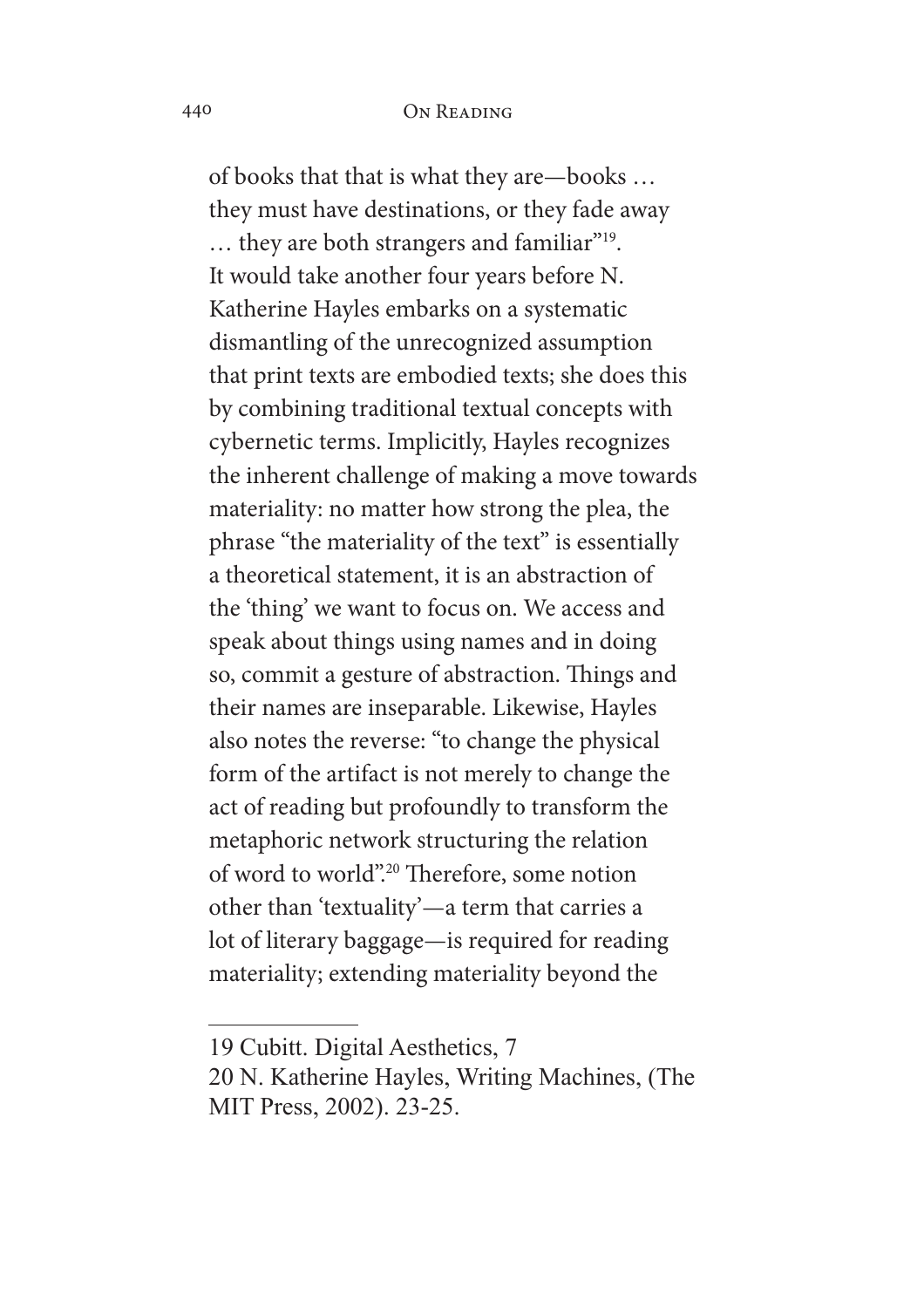physical necessitates a Derridean move; what is the metadata of this new, embodied literature? Where and what is the information that gives us recognition of its readability?

In their own ways, Cubitt and Hayles both refute the age-old quarrel among critics about whether reading is interpretation or explanation by tethering the meaning to physical form and its materiality. This immediately discounts the authority of the text as something that can be specifed in advance. In its place is, however, no stable notion of materiality either. Hayles's insistence on what she calls the "emergent property" of materiality focuses on how a text "mobilizes its resources as a physical artifact as well as on the user's interactions with the work.<sup>21</sup> In this sense, the notion of an embodied text is not simply a book or webpage to be read by a 'reader' or 'user'. The reader also becomes maker, creator and writer, rather than merely the reader of a book. Thus, the notion of materiality as an emergent property of the print text refects a mutual de-emphasis of reading as a gesture that privileges the reader's needs and actions, and that of our (Biblical) fetish of physical objects. Materiality is not so much a state of being as it

<sup>21</sup> Hayles, Writing Machines, 33.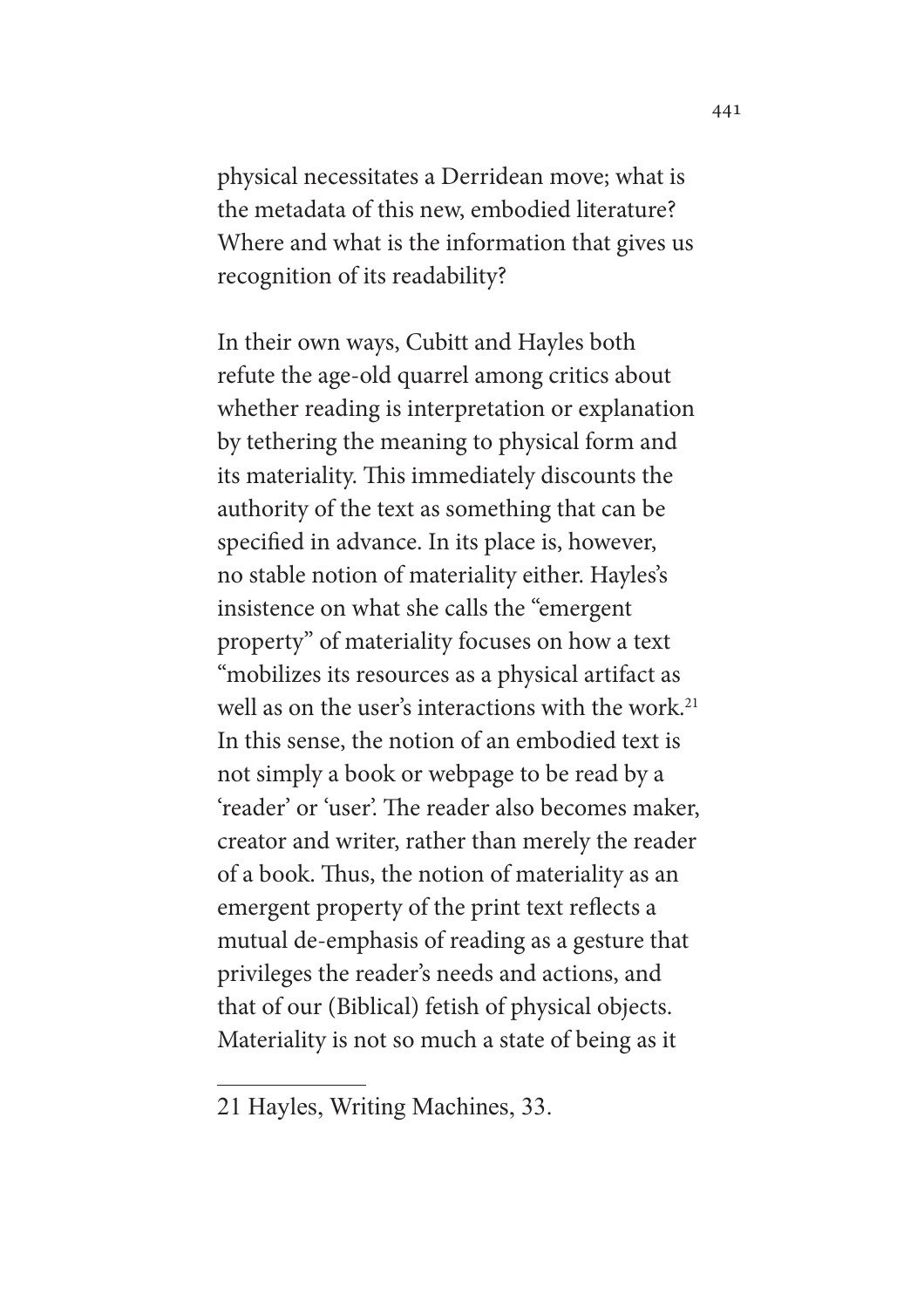#### 442 On Reading

is a possibility between the two, like Derrida's notion of readability. The unit of analysis for any reading is no longer the book or the reader but both, which also calls for a rethinking of the notion of 'a book' as a self-contained object. The reader is the book and the book is the reader. This conception of reader/book also diminishes the authorial view of writing with echoes of Barthes' famous claims: "[Unlike the Author] the modern scriptor is born simultaneously with the text, is in no way equipped with a being preceding or exceeding the writing, is not the subject with the book as predicate."<sup>22</sup> Although his focus was not on materiality, Barthes' refusal to treat the book as a mere "predicate" for meaning (being) does pave the way for materiality—as opposed to authority—to join interpretative strategy of the printed text. Of course this is a big challenge. Like Hayles, Christopher Pinney is very much cognizant of the fact that "the purifcation of the world into objects and subjects cannot be easily undone" and in fact for Pinney, our concerns with materiality deal with questions that are not only ontological but also ethical and epistemological: "the more objectively the object appears, the more subjectively the subject arises, and the more our

<sup>22</sup> Roland Barthes, Image, Music Text, (Fontana, 1977). 145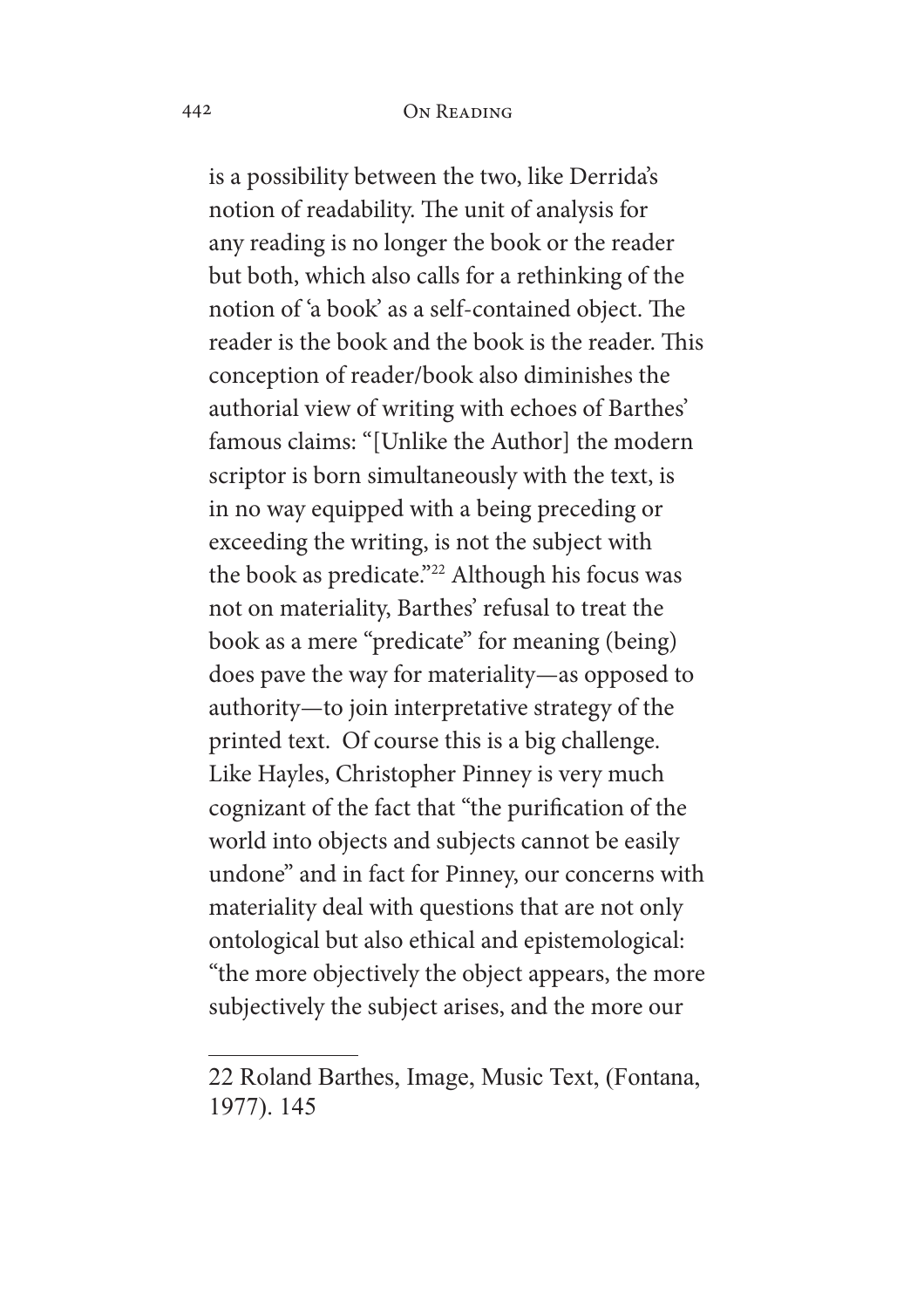teaching about the world turns into a doctrine of man."<sup>23</sup> This leads us to a radical break from the efforts of bibliographic studies to treat materiality *as part of textuality* because the material remains subordinate to the same cultures and histories that spawned "literary studies". In this sense, Hayles is more useful than Tanselle, Moylan and Stiles, because her notion of the "emergent property" of materiality (used to create notions of "material metaphors" and "technotexts"24 ) may be taken to suggest she does not decide in advance that materiality is a manifestation of a textual force. Rather, it is the materiality of the print book that creates its own systemic force feld. Materiality is not just another sign in the book's textual system and its comprehensibility, or *readability* cannot be reduced to the "triumph of semiology over corporeality". <sup>25</sup>

Keeping this view in mind, I want to use the zine form as an example of the kind of textured

<sup>23</sup> Christopher Pinney, "Things happen: or, from which moment does that object come?". In Daniel Miller, ed., Materiality (London: Duke University Press, 2005), 257-258.

<sup>24</sup> Hayles, Writing Machines, 18-34.

<sup>25</sup> Pinney, "Things happen: or, from which moment does that object come?". In Daniel Miller, ed., Materiality, 266.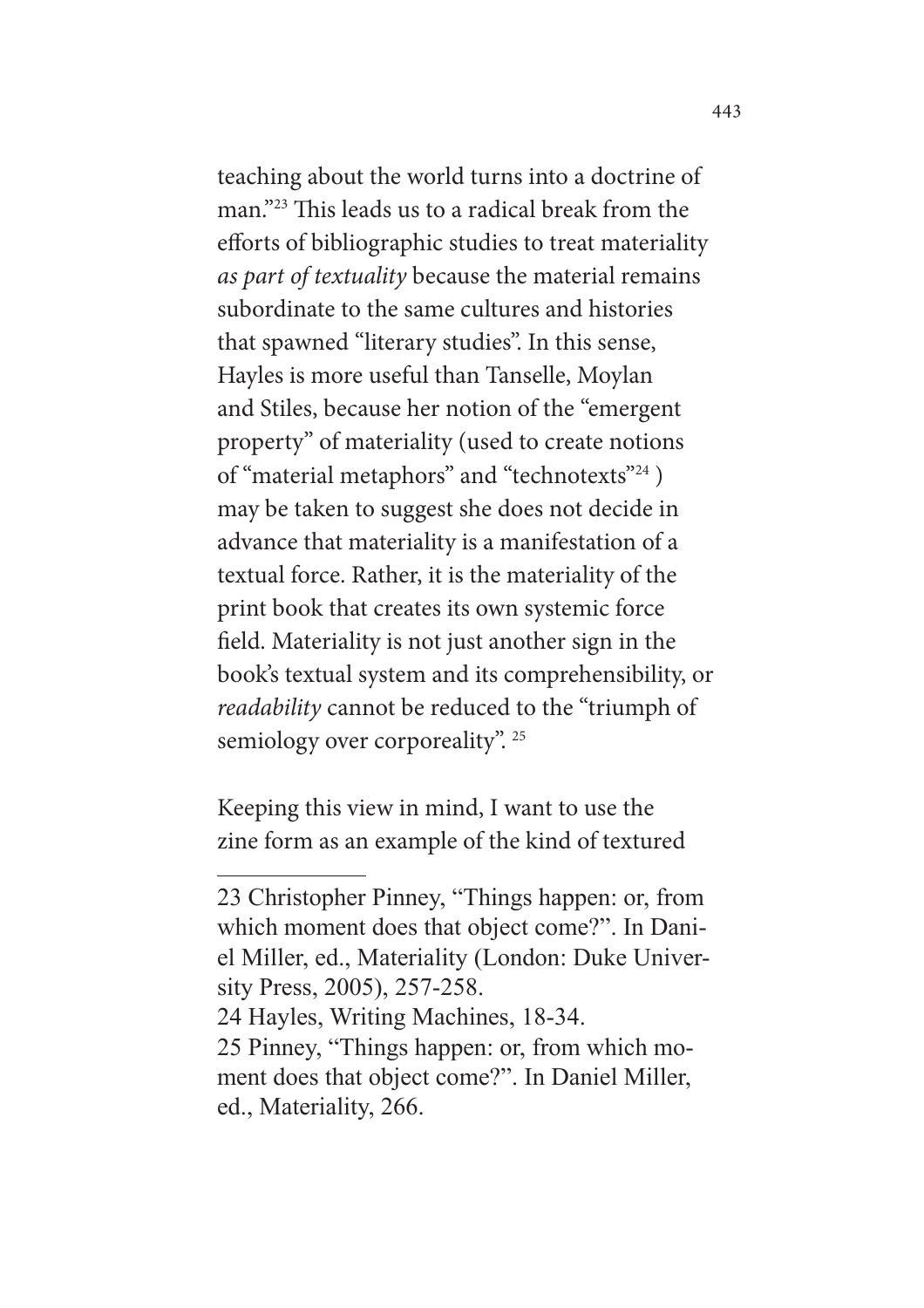#### 444 On Reading

and textual form requiring an act of reading that involves uniting material and text, form and content, in which it is their "printedness" that can drives a history of reading. Temporarily, I will call this a shift towards "zineic history" of reading. Crucially, this approach builds on, but moves away from the work of bibliographic studies. Borrowing ideas from Cubitt, Hayles and Pinney, I argue that there are two properties at work in reading the zine medium: materiality and texturality. The former refers to the fused relationship between the zine and the reader while the latter provokes an inquiry into what sort of history of reading may be determined by the struggles occurring at the level of print textures. For this purpose, texturality helps to construct a historical representation of reading in which textures are not simply the set of evidence of closed cultural, social and indeed, religious contexts at work.

## **Towards a 'Zineic History' of**

## **Reading**

Historians and archivists have traditionally categorized zines as ephemeral print among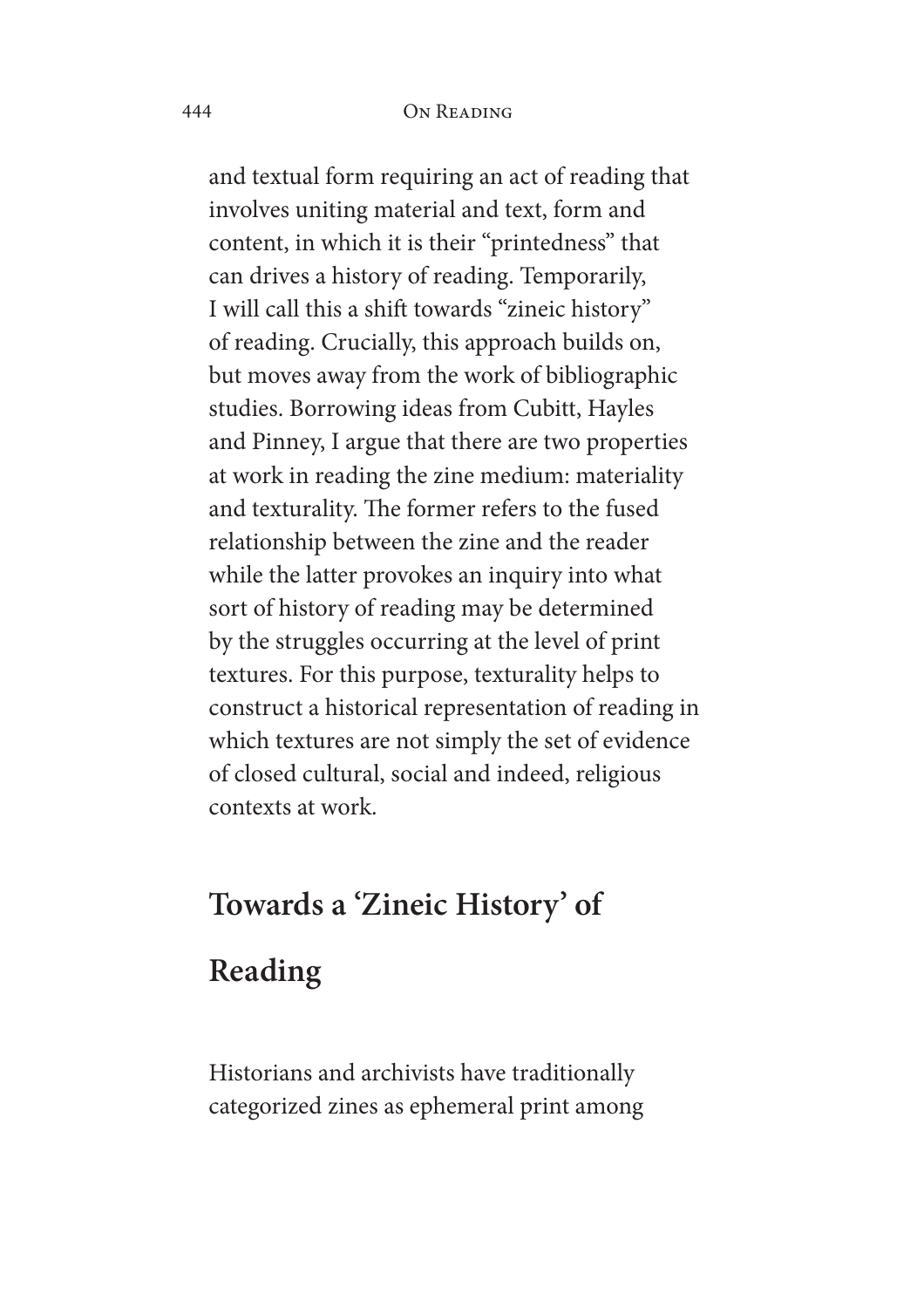posters, fyers, brochures, comics, newsletters and all kinds of publication that cannot be comfortably classifed as books or literature. In the category of ephemera, zines is a relatively recent invention evolved from the comics and fan zines of the 1940s to gain roughly defned dimensions in the punk movement of the 1970s. A zine is usually handmade using rough and ready methods of collage, handwriting, scanning and photocopying. Like the term ephemera suggests, a zine is not made for the purposes of enduring posterity or commercial proftability. Early zine makers create zines at their own expense for no other reason except because they can and want to write/make and publish whatever they want for whoever chooses to read them. From the standpoint of the politics of culture, Amy Spencer explains that a zine is a format created for defying the mainstream of published content and for the "celebration of the amateur writer".<sup>26</sup> This attitude, Stephen Duncombe explains, is carried over from low production values in the punk music movement of the 1960s and 1970s both in America and in the UK, lending the term 'lo-f' for describing the

<sup>26</sup> Amy Spencer, DIY: The Rise of Lo-Fi culture (London: Marion Boyars, 2008), 17.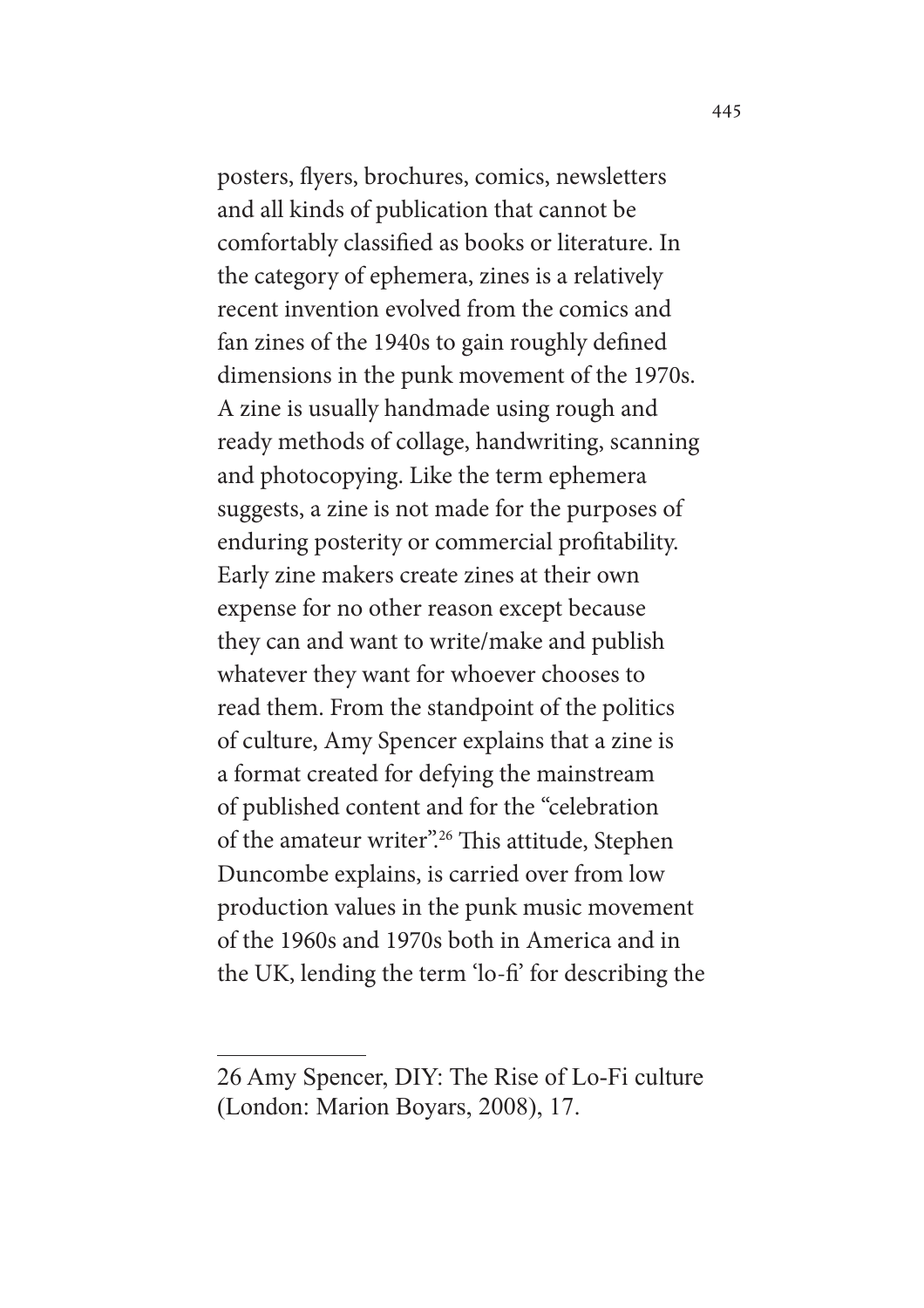aesthetic principle of zine-making.<sup>27</sup> The lo-fi zine is an adamantly unpolished object that operates against "fetishistic archiving and exhibiting of the high art world."28 Visually, Teal Triggs identifes zines as having "a graphic language of [cultural] resistance" in which the "small, stapled format, 'spontaneous' page layout, the production values of the photocopier" are visual refections of punk identity and anti-capitalistic politics.<sup>29</sup> Any typographic and design 'errors' or tears in the pages and binding are deliberate, and "instead of allowing readers to relax and slip into the medium, zines push them away … zines are dissonant, their juxtaposition in design and strong feelings in content are unsettling".30 Duncombe considers this the punk zine's Brechtian strategy of instigating 'reading-as-acting', as Mark G of the 1976 British zine, *Sni*f*n' Glue*, declares: "All you kids out there who read 'SG' don't be satisfed with what we write. Go out and start your own fanzines".31 Evidently, these examinations of zines

<sup>27</sup> Stephen Duncombe, Notes from Underground: Zines and the politics of alternative culture (Bloomington: Microcosm Publishing, 2008), 125. 28 Duncombe, Notes from Underground, 134. 29 Teal Triggs, Fanzines (London: Thames & Hudson, 2010), 46-49.

<sup>30</sup> Duncombe, Notes from Underground, 134.

<sup>31</sup> Duncombe, Notes from Underground, 125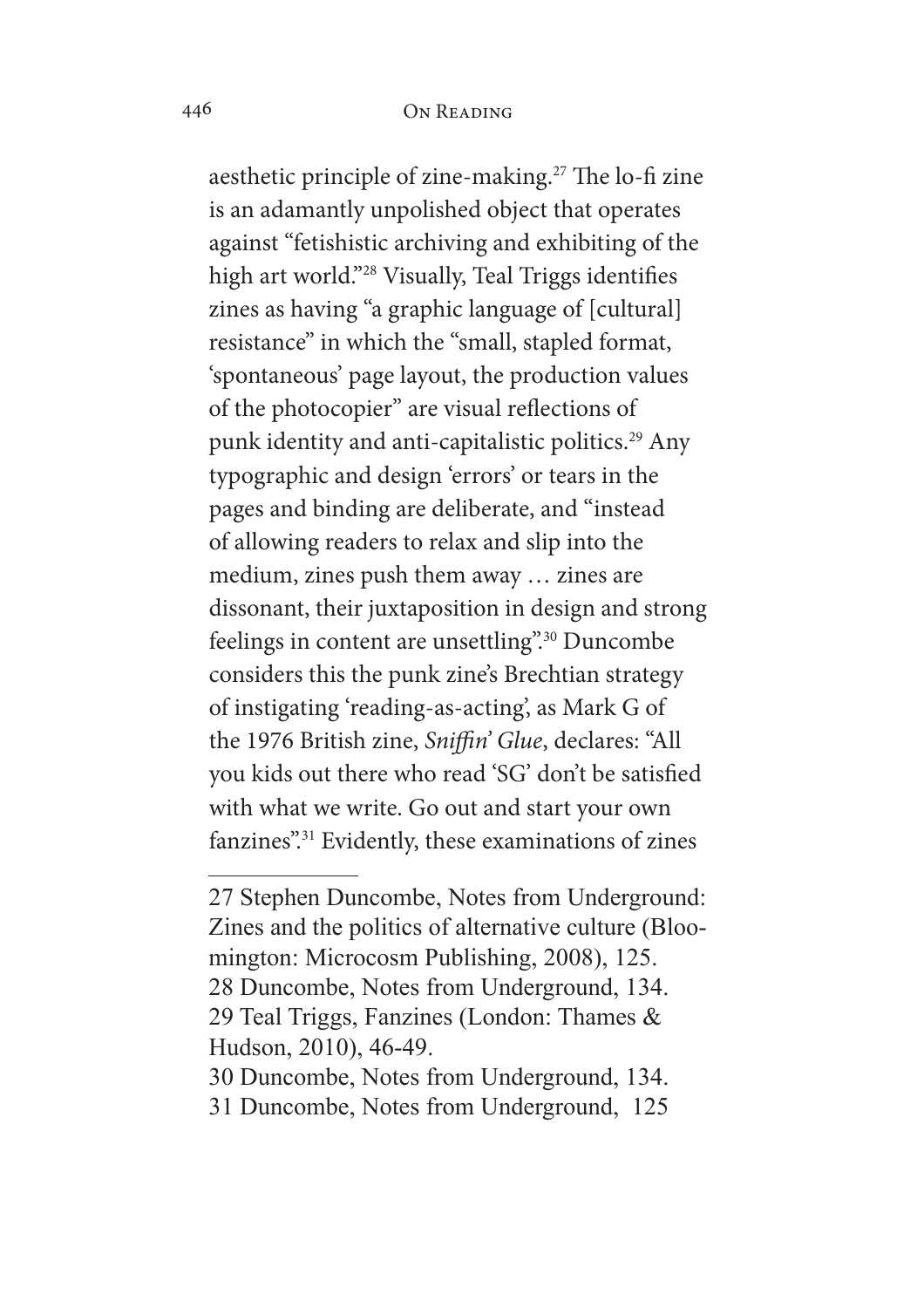demonstrate a keen awareness of the physical qualities of the interface between maker, zine and reader; Duncombe's Brechtian interpretation of punk zines does go some way to giving focus to the materiality between the zine and reader as a force that mobilizes both the reader's cultural subjectivity and zine object, an efect not unlike the "emergent property" of print as earlier pointed out by Hayles. Nevertheless, the cultural-social approach risks treating the reading of zines to the interpretative tool of literary textuality. For example, in Alison Piepmeier's argument for zines and their makers as an "embodied community", she stresses the importance of "bindings, illustrations, paper, typeface, layout … as parts of a semiotic system, parts of the total meaning of a text".<sup>32</sup> Piepmeier gives the example of how in the mid-1990s Nomy Lamm used her zine, *I'm So Fucking Beautiful*, to "document her frustration with being a large woman in a culture that derides fat … deploying visual and spatial properties of her medium" to resist social conventions of female representation.<sup>33</sup> The zine's

<sup>32</sup> Alison Piepmeier, "Why Zines matter: materiality and the creation of embodied community", American Periodicals: A journal of History, Criticism and Bibliography, 18(2), 2008, 216-217. 33 Piepmeier, "Why Zines matter: materiality and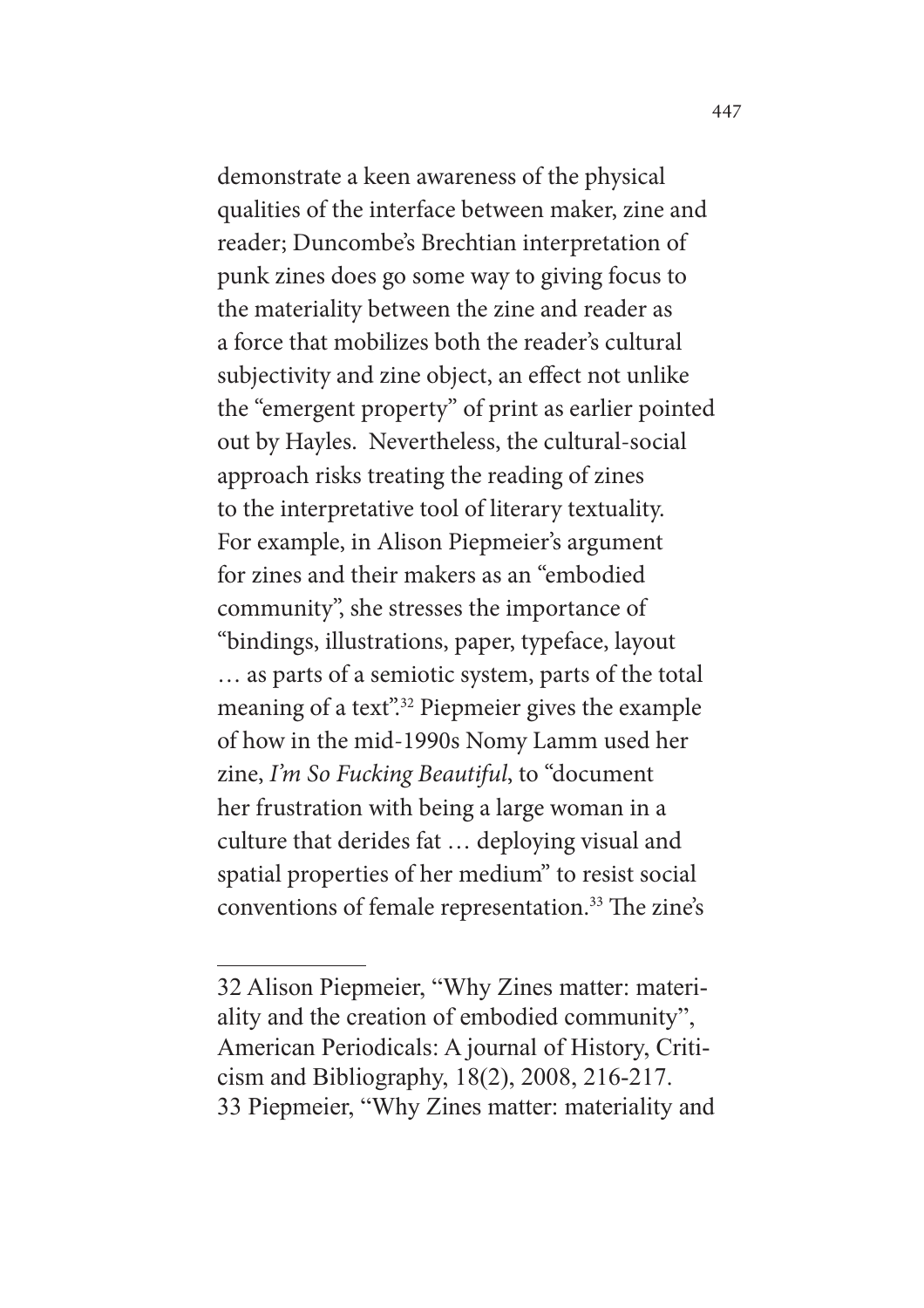material qualities—handwriting, angry scribbles and scrawls, visible typos and small 4"by 3" size is viewed as an enabler of a human community of social afect—in Lamm's case, a community of women—and therefore the zine remains treated as an empty object that owes its signifcance to pre-given discursive structures of meaning. There appears to be a dialectical process in which (punk/female) subject makes (zine) object makes (punk/female) subject but as Pinney warns, "to stress the smoothness of this process" is to fully assimilate the object's disparate specifcities of time and places into a "cotemporaneous" context.34 As such, the materiality of zines could all too easily be absorbed into the disembodied histories such as punk culture or feminism. These are valuable polemic projects, but such endeavors act as an ahistorical demand of zines.

Thanks to work such as Duncombe, Spencer, Piepmeier and Triggs, the signifcance of zines as an instrument for deterritorializing culture is now more widely understood than before but arguably, their work produce histories of punk, DIY, craf, politics of the individual rather than that of zines as material and printed (or photocopied)

the creation of embodied community". 34 Pinney. Materiality, 268-269.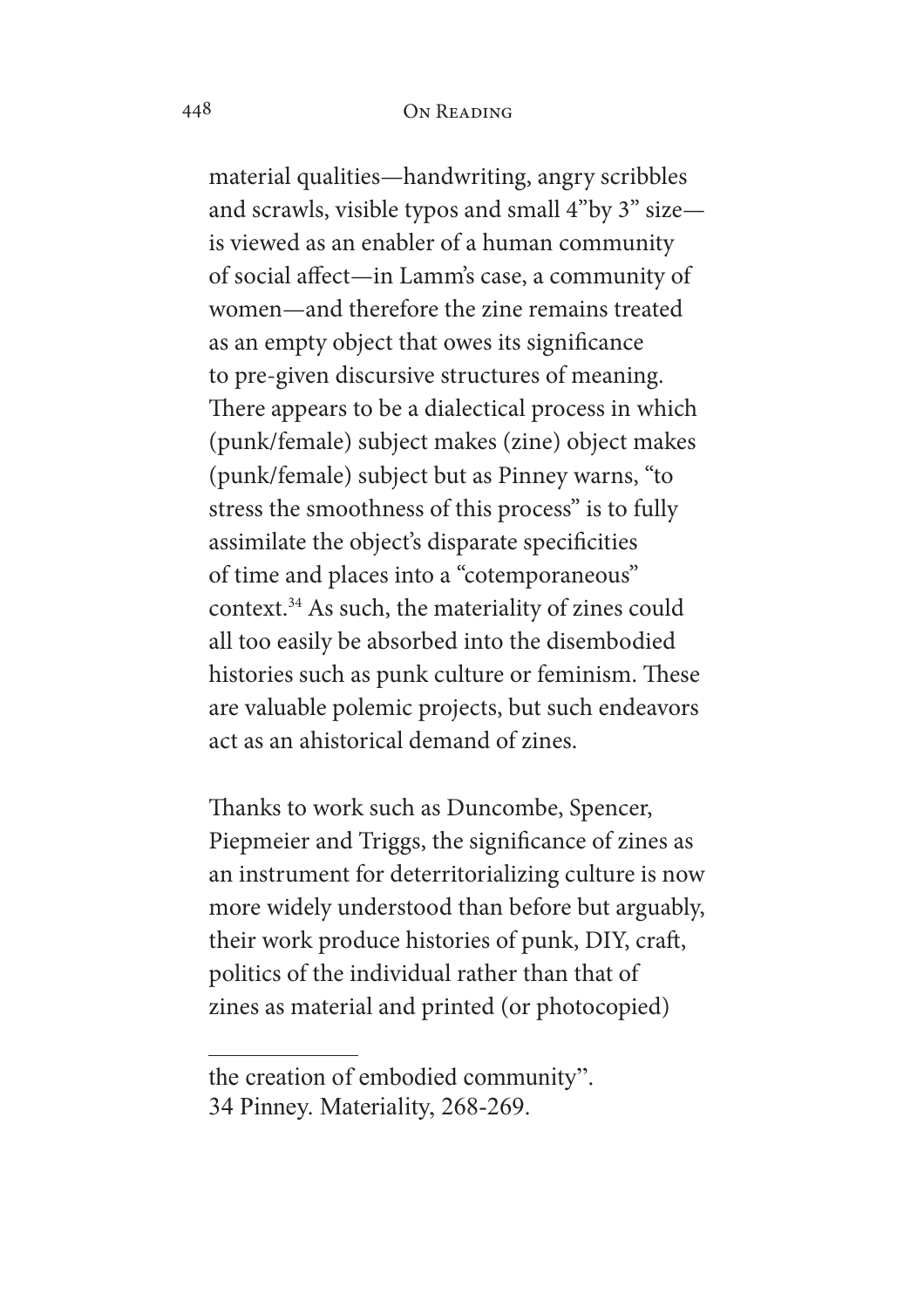textures. Within these narratives, reading is understood a cultural retaliation affirming both human agency and subjectivities of networked communities both online and offline. And even such claims can be qualifed in many ways. For example, these communities are less sharply defined than suggested, since crafted, 'punk' and self-styled autographical zines today are also widely circulated and consumed by new cultural intermediaries within art and design practice and the creative elite who appropriate white space, typefaces, Xerox ink and paper grammage into markers of class taste for visual feasting rather than real commitment to a (or against) unifed 'big idea', if such a thing even exists. A more complex account of zines might stress the factors of cultural and commercial economy that both constitute and fragment these zine 'communities'. This may go some way to suggesting that reading is a diferentiated and situated material practice as much as it is a textual one.

The task of understanding the materiality and texturality of printed matter is still largely untouched. The readability of zines remains strictly a privilege of specifc groups (punks) or individuals (fans) who make culture and history and we are nowhere nearer to dissolving the textual primacy of (non)histories of printed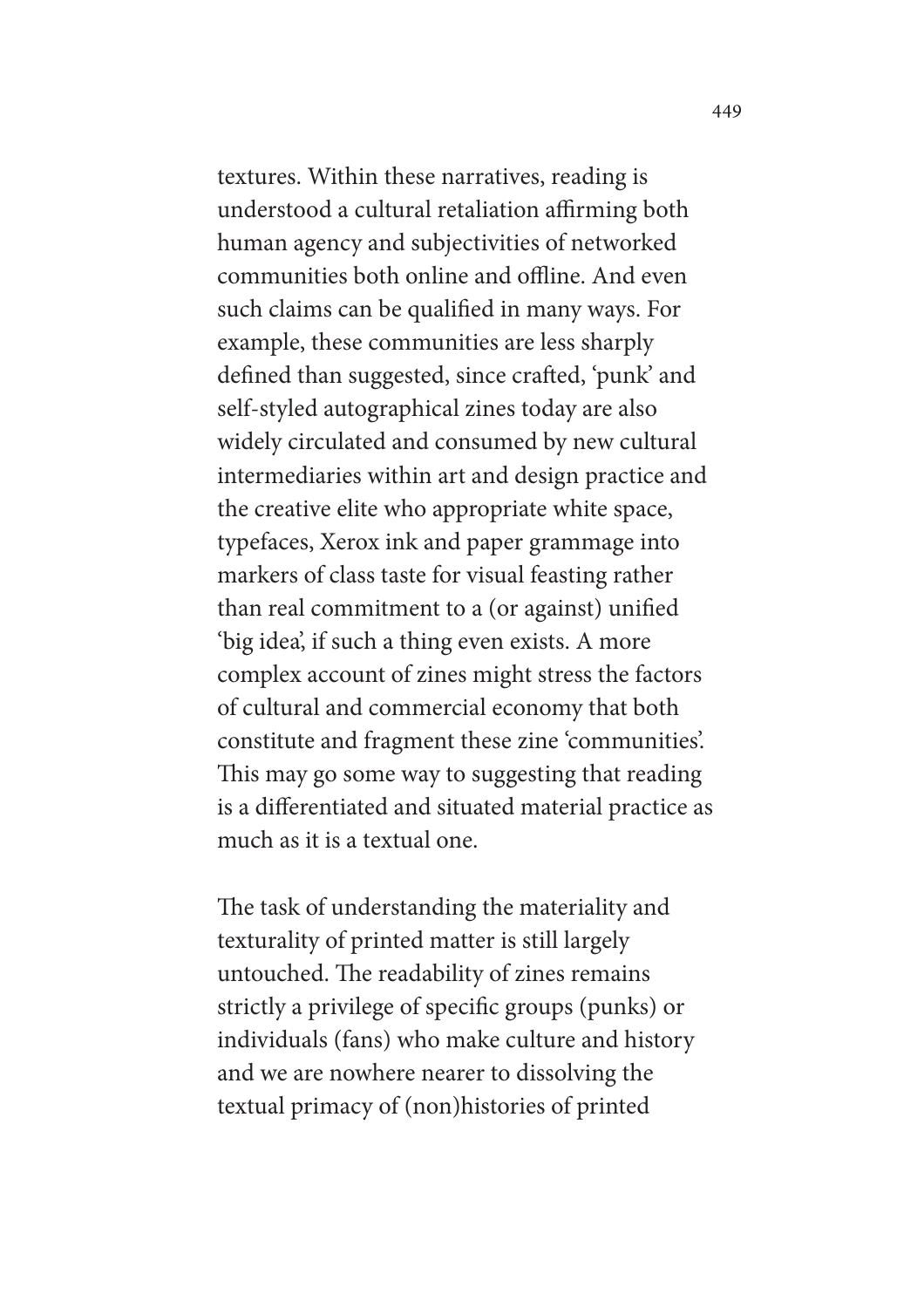matter. For example, less often emphasized in popular zine histories is the fact that the punk movement had perhaps less to do with the zine 'revolution' than the photocopier machine. As Roger Sabin points out:

> One other factor probably fuelled the small press boom more than punk: the photocopier, increasingly available in offices, libraries and high street shops after 1980. The small press equivalent of punk fanzine *Sni*f*n' Glue*'s famous rallying call, 'This is a chord. This is another. This is a third. *Now form a band'* would be, 'This is a felt tip pen. This is a piece of paper. This is a photocopier. Now start a *comic*'.35

Furthermore, we can also remove the photocopied materiality of zines from Sabin's context of punk legacy to show how the Xeroxed surface did not always read as Anti-Establishment and Anti-Design Materialized. The (lo) fidelity of a photocopied copy is to light not to the textual substance and meanings. Chester Carlson, while meditating on psi— a term from parapsychology

<sup>35</sup> Roger Sabin, Punk rock: so what? The cultural legacy of punk. (London: Routledge, 1999), 111.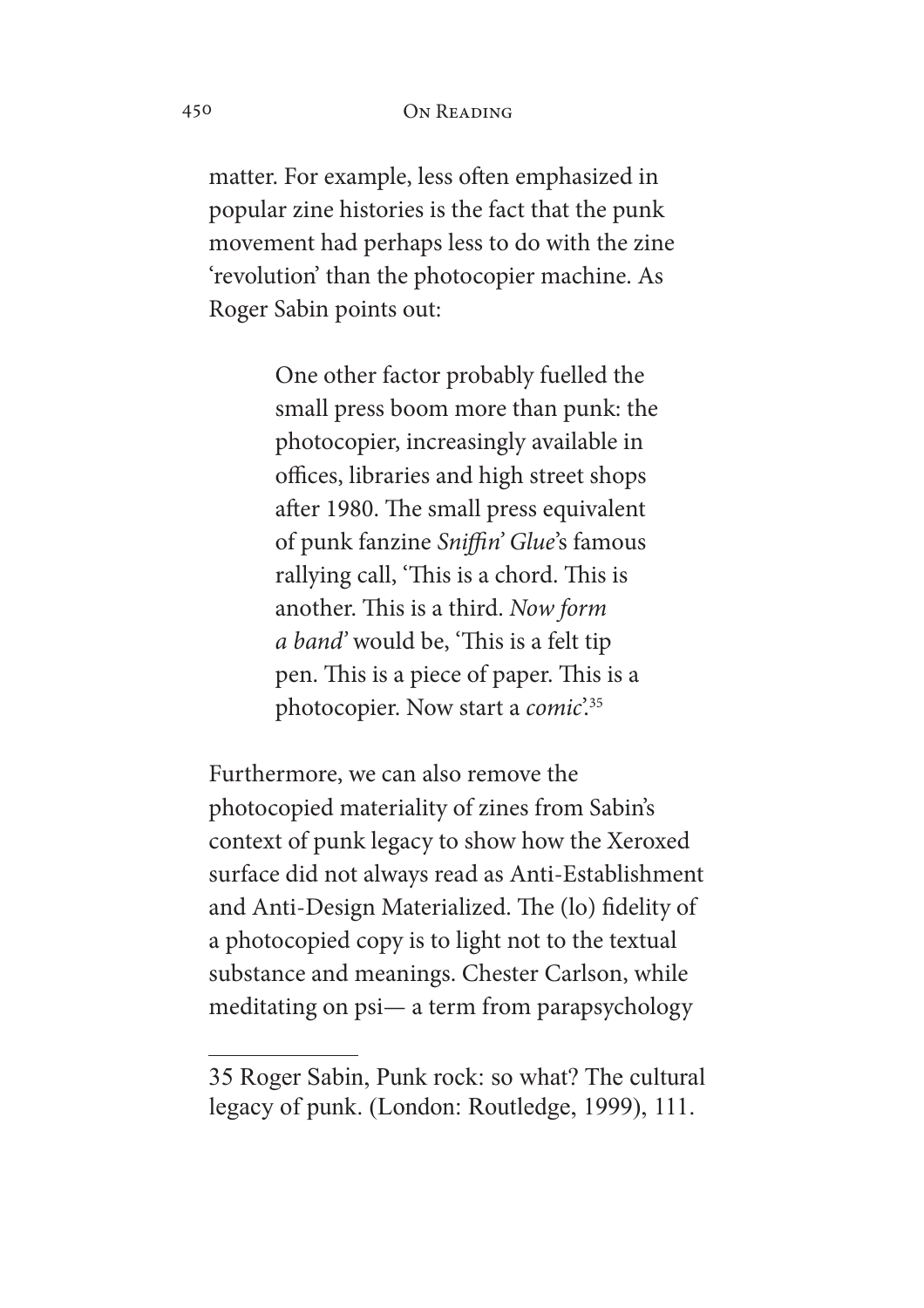denoting the transfer of information or energy via unknown mechanisms—in 1967 wrote of his pursuit for "true painless copy". His invention of the photocopy process that would later give offices all over the world the Xerox copier, held the aim to "refect a higher-order transcription, its metamorphosis of light into charge into image into record akin to the metamorphosis of spirit from one body to the next".<sup>36</sup> By 1971, billions pages were annually photocopied all over the developed world and somewhere among them were perhaps the photocopies of *Sni*f*n' Glue* zines, moments belonging to True, Painless Photochemical Copies of Corporate Documents on the one hand, and that of DIY Revolution on the other. And while I am being rather fippant here of Schwartz's superb history of Copy, Carlson's story shows how photocopied objects difract, like light, in unpredictable ways to implicate a complex reading of zine materiality and texturality that is not sufficiently explained by the histories of counter-cultural resistance or subcultural movements. My critique is not to suggest that zines are completely unconnected to these cultural histories. What I am positing is that zines are also a part of a textured and material territory that can produce no less

<sup>36</sup> Schwartz, The Culture of Copy, 232.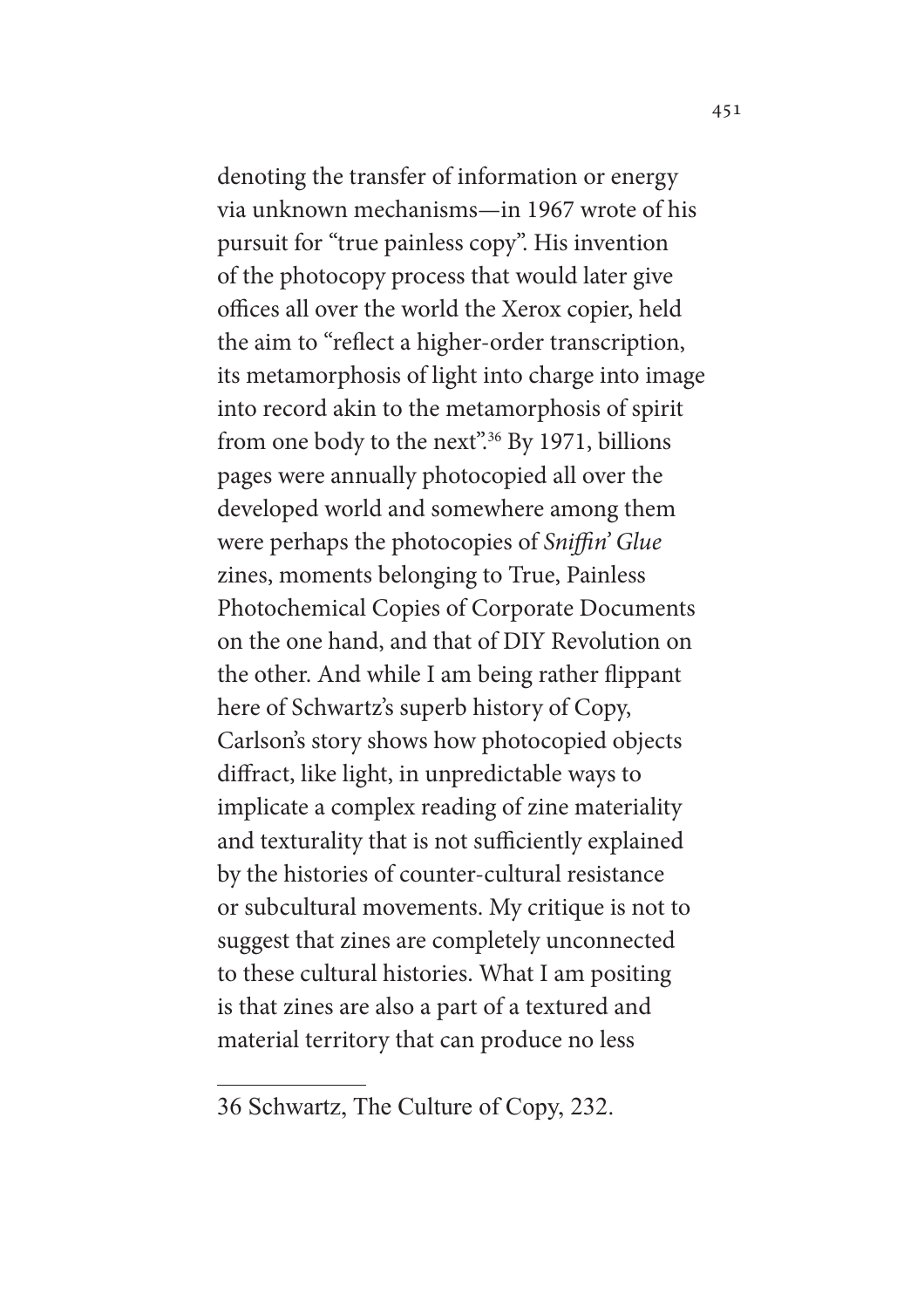political histories of our engagement with printed matter than the usual cultural timelines. This has important implications on how we understand the notion of reading.

## **Spatializing Textured Reads**

The zine form is such that reading them often takes place in bedrooms, pubs, fairs, out of cardboard boxes and specialist bookshops. The idea of preserving, organizing and cataloguing zines is paradoxical since they have such low monetary value and are not usually made to last, however lovingly they are put together by zinesters. Unlike books, the practice of building archives and designating reading areas for zines is a fairly recent phenomenon. In 1993, avid zine collector, reviewer and maker of *Factsheet Five* zine listing, Mike Gunderloy, donated about 10,000 zines to the New York State Library.37 This donation marks the beginnings of printed zines into public reading spaces. However, before Gunderloy, zines might have snuck into library archives under the umbrella label of ephemera.

<sup>37</sup> Spencer, DIY: The Rise of Lo-Fi Culture, 40- 41.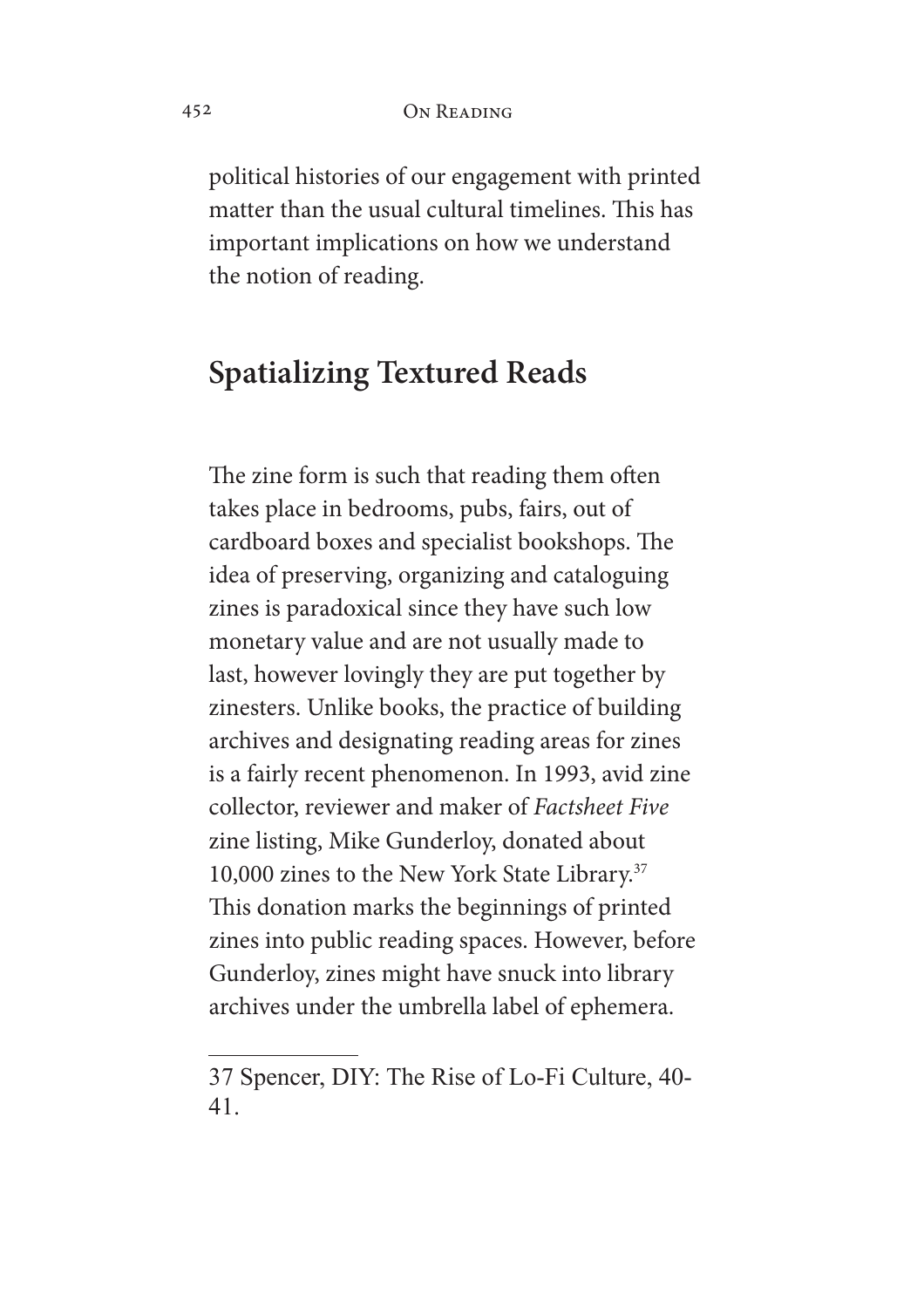Institutions have been building collections of printed ephemera over the last 100 years. Oxford's Bodleian acquired the John Johnson collection of printed ephemera in 1968 and it contains over a million items that date from 1508 to 1939. It is hard to say whether zines, as we understand it today, existed that long ago but much of the archived material, such as 19th century entertainment, book trade publications, pamphlets, advertisements and popular prints, certainly share some formal qualities with zines. These value of these collections is not dissimilar to book libraries who, in their founding statements, express "a conception of reading as knowledge", a view that Cubitt reminds us, is "an imperial conception".38 Libraries value printed ephemera as a research instrument for scholars interested in popular culture, gender, print and visual culture, architecture, consumption and many other types of subject matter. Modern libraries view zines in much the same way. Stoddart and Kiser assert that zines should be in libraries because they "provide insight into today's modern popular culture" and zine collections will help "preserve an alternative point of view, celebrate individual expression, or provide a written document of

<sup>38</sup> Cubitt, Digital Aesthetics, 9.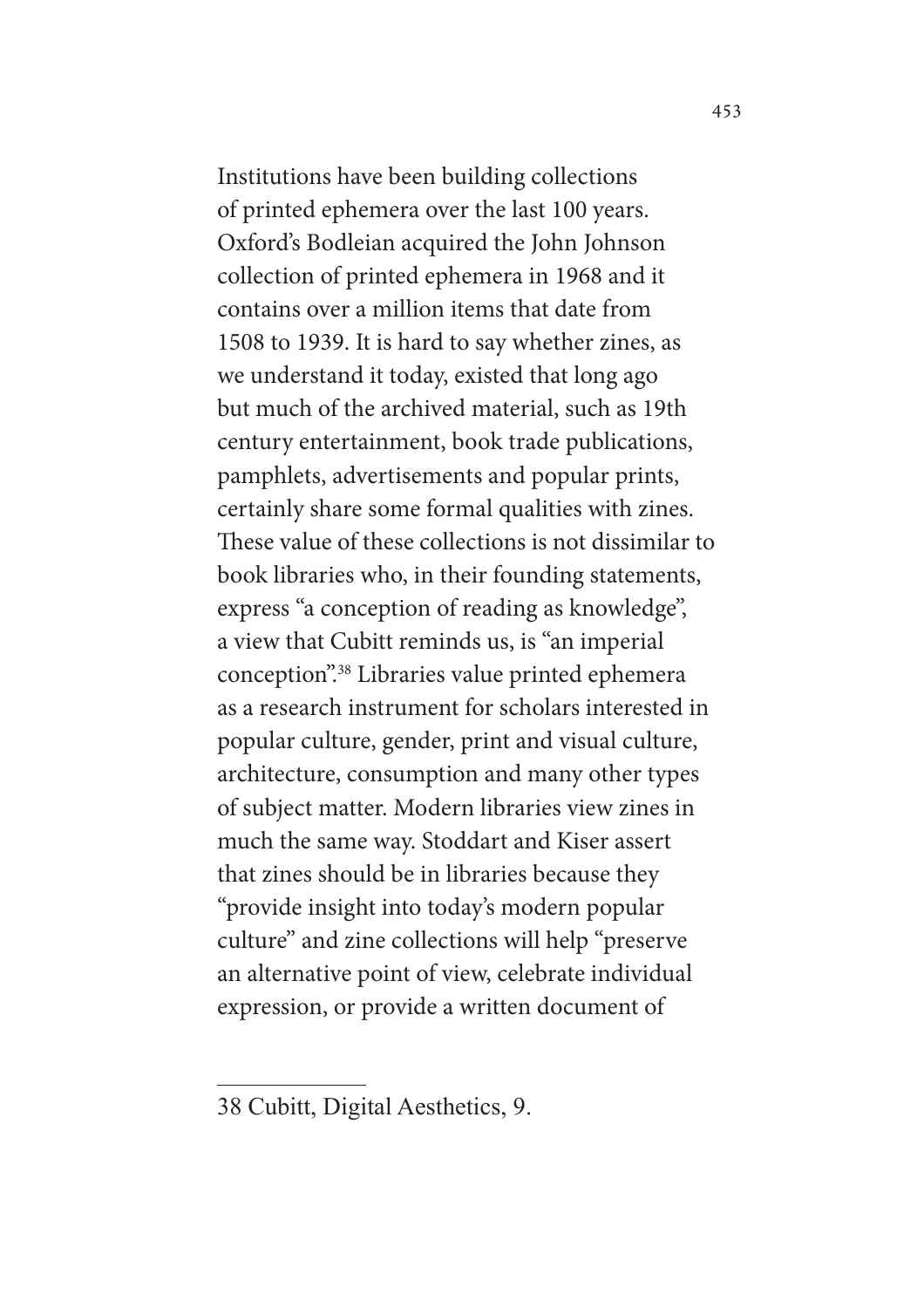#### 454 On Reading

our accelerated culture".39 Nevertheless, the challenges of translating library devices for books—catalogues, index, bibliographies, access, preservation—into those for zines is a ofen an awkward and unwieldy task. Although some zines can be treated as a periodical itemized by 'author', 'title', 'serial number' and 'subject matter', such a catalogue will completely ignore the material and textured aspect of zine reading, turning them into objects of specific reading subjects. The catalogue design in libraries is usually organized based on the assumption that reading is a purely textual experience. Even if we accept for the moment that zines *should* be in public reading spaces, the consideration of *how* must avoid efacing the readability of the zine material under the sign of the Text. According to Cubitt,

> We read quite often for the purposes for which originality, authenticity, the formal properties of the text or quality of experience are unimportant … and in focusing on communication over medium, negates at once the specificities of the interface ... evokes

<sup>39</sup> Richard A Stoddart and Teresa Kiser, Zines and the Library, in Library Resources & Technical Services, 48(3), July 2004, 193.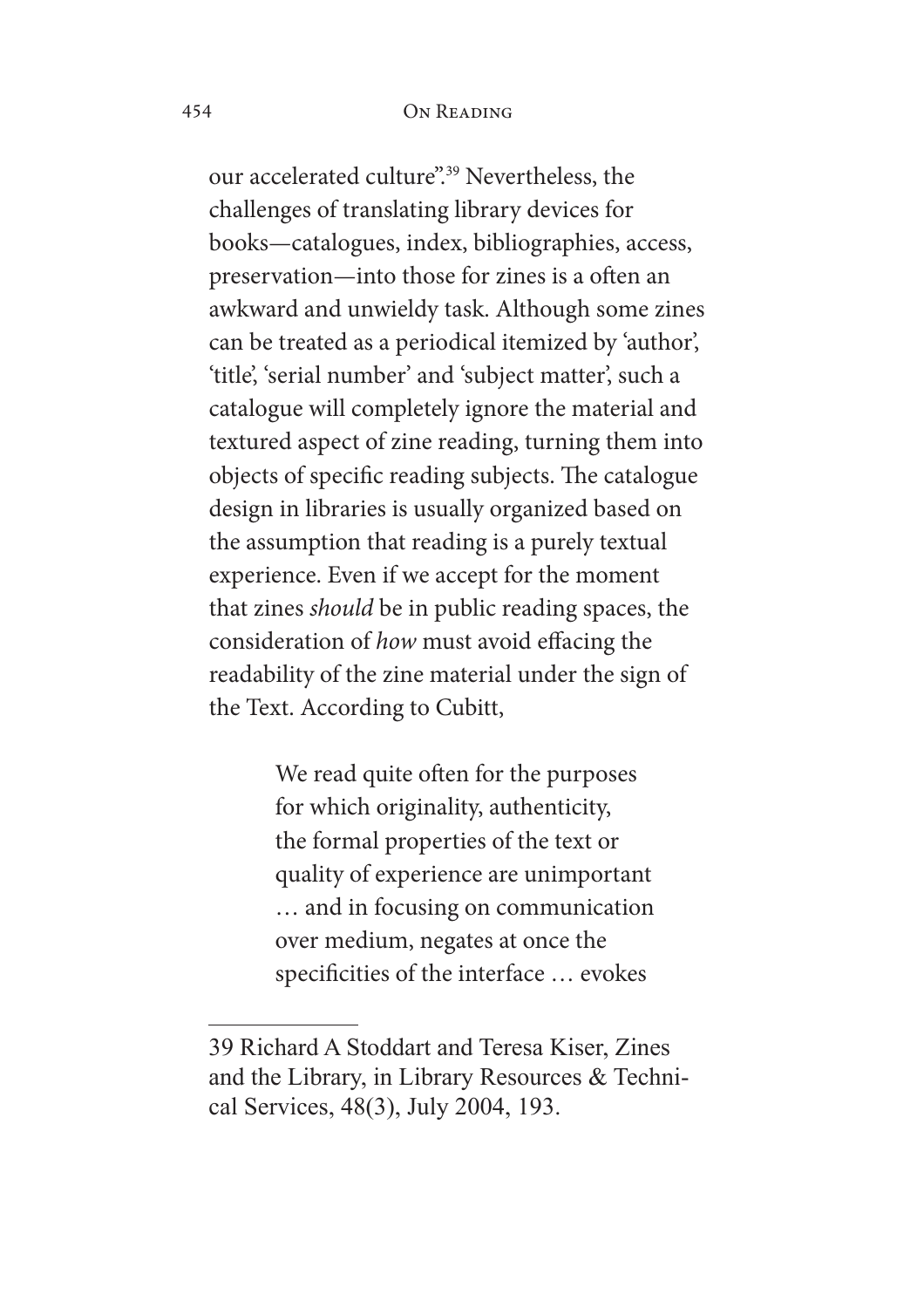a social world in which neither text nor place of reading is specifed, and potentially all places become the same. But rather than make a map the size of the world, we construct social places which can function as universal; the library foremost among them.<sup>40</sup>

Classifying and storing zines as printed ephemera, especially in the space of great libraries such as the Bodleian, may in fact result in a space in which no zine reading occurs at all, since the textures and materiality of the printed form will be subordinate to the usual meta markers of textual readability. Along with a reconfguration of our notions of reading comes the necessity of recasting our notions of access, catalogue, preservation and crucially, our notion of archive.

Acknowledging the fact that the Internet is changing the way reading environments are confgured, libraries including the Bodleian and the British Library are digitizing large quantities of their print holdings, especially those printed ephemera whose degradation is inevitable due to paper quality, usage and storage conditions. Converting ink and paper to pixels and putting

<sup>40</sup> Cubitt, Digital Aesthetics, 10.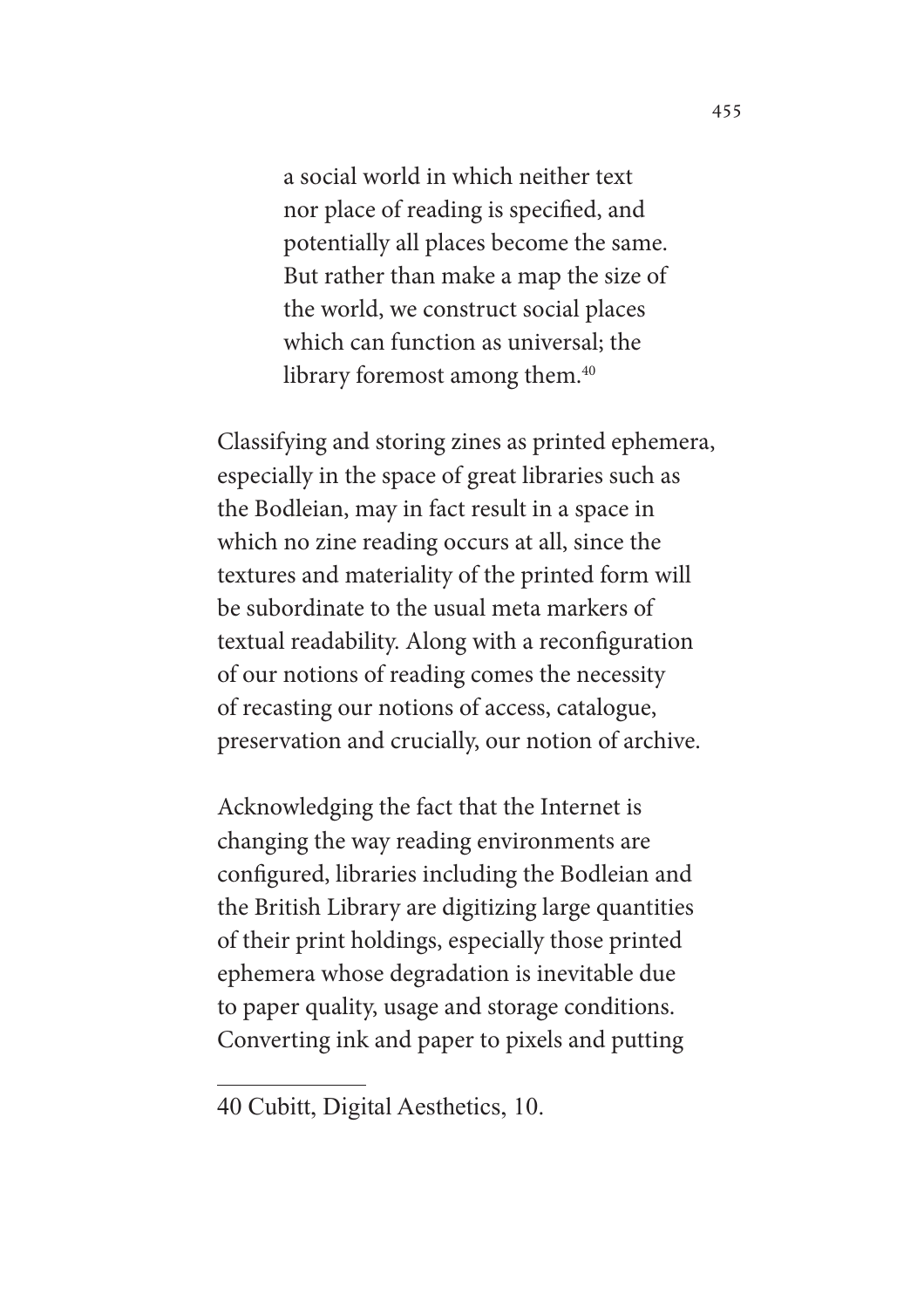them online is seen as a way of overcoming material ephemerality; the underlying assumption in such digitization projects is: once we remove materiality and texture, the content is set free into the realm of immaterial, electronic permanence and reading can now take place anywhere and anytime outside the brick and mortar library spaces. On the one hand, this seems like an obvious solution for zines as well; not only are we able to preserve these valued evidences of culture and society for future study, reading zines which are often short, mostly visual and only loosely linear—seems to bear some resemblance to Net surfng or browsing. On the other hand, some zines are already designed to be 'natively' digital. Triggs describes e-zines emerging from the late 1990s made by producers who applied the DIY principles to the Internet medium.<sup>41</sup> Alongside these digital zines emerged online discussion groups, newsgroups and cover page zine listings, taking full advantage of technology for interactivity, feedback and distribution. They "allow for a greater fexibility to move in between texts or through links to external sites" and thus producing "a diferent sort of connection between reader and producer".42 E-zine makers who do

<sup>41</sup> Triggs, Fanzines, 171.

<sup>42</sup> Triggs, Fanzines, 175.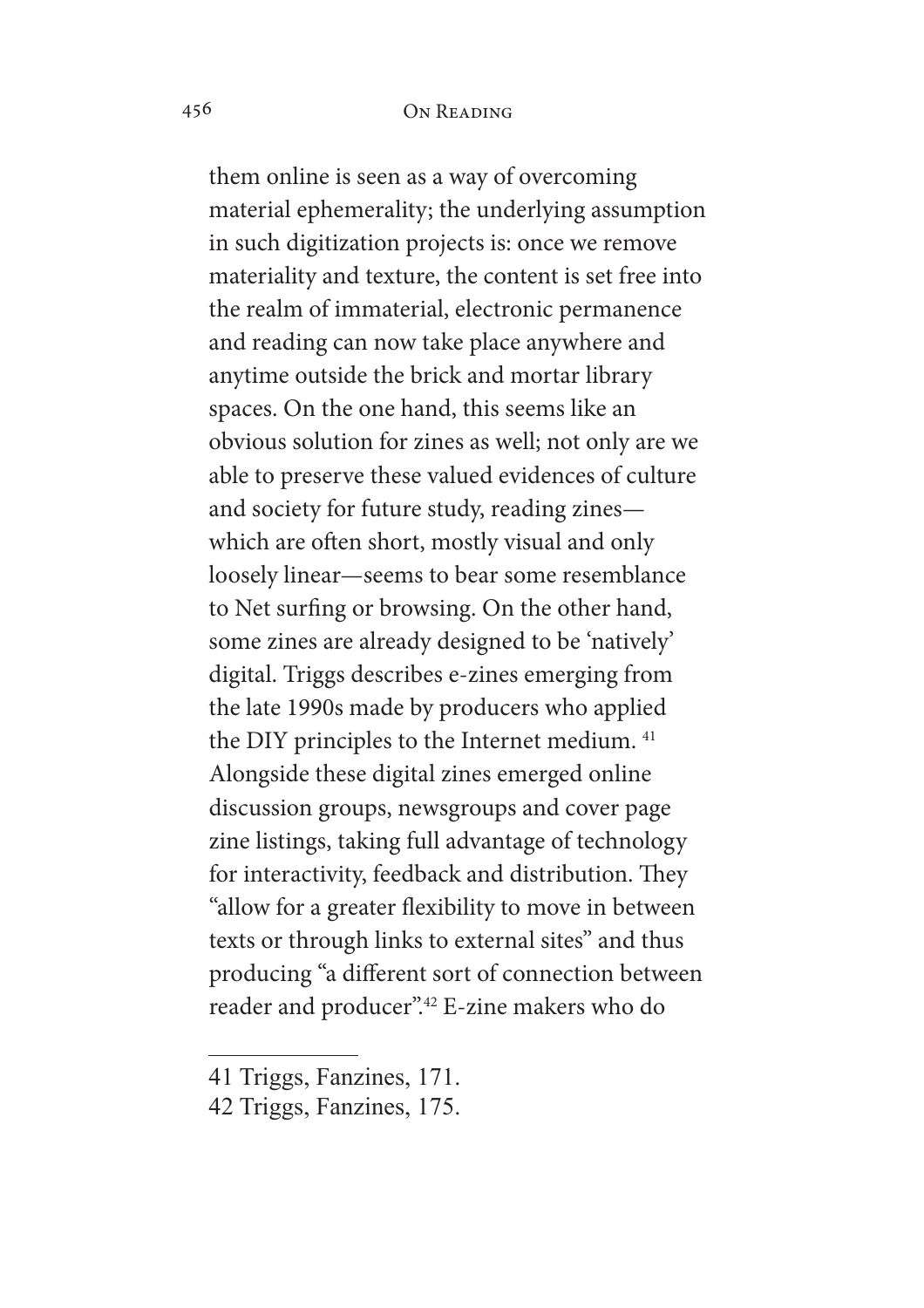not know how to program their own websites use blogs as handy interfaces with their readers and other zine makers. E-zines are so popular nowadays that its fans claim that printed zines are just paper blogs. This leads us to an interesting scenario: a quarrel has emerged between digital zines and print zines not unlike the quarrel between purveyors of books and online reading. There are "print purists", to borrow Triggs' phrase, among fans of paper zines who deride digital zines for their lack of material design and argue that the virtual interaction of zine readers is inferior to the 'laboured' experience of meeting and swapping zines face-to-face, reading them in zine fairs.

Again, the divide between virtual reading and print reading is a false one because each medium's specifc materiality interacts with that of the zine. In other words, a printed zine becomes a wholly diferent zine when scanned and digitized and likewise, a natively digital zine is fundamentally transformed when converted into printed matter. Furthermore, the digitized-from-print zine is also diferent from the natively digital zine. Why? Because a new object is formed in each medium's materiality. The dream of digitized and eternal ephemera, freed from the mortality of bodily decay and age is a reader's textual fantasy. As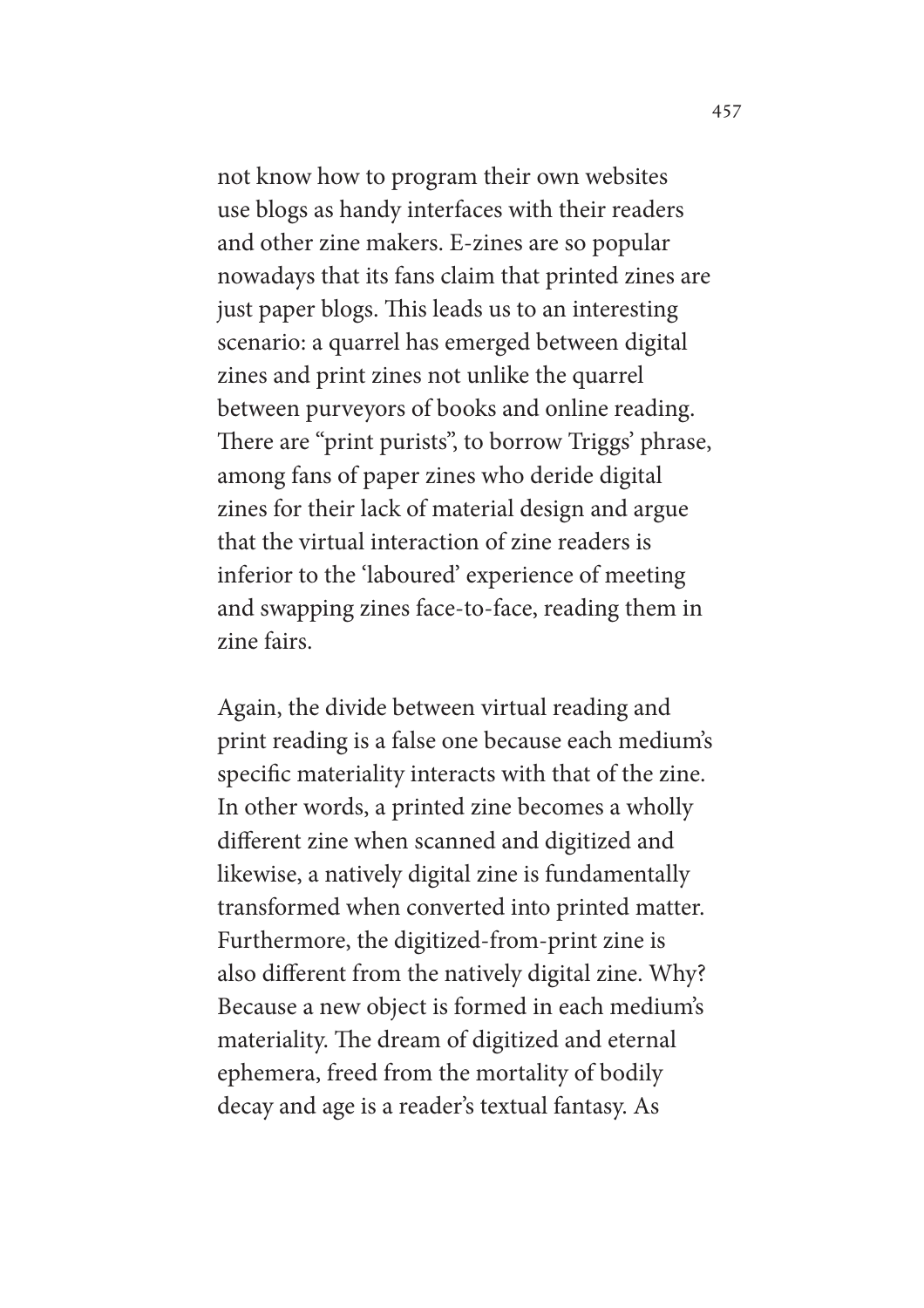Richard Rogers reminds us, web archives are in fact, fed and sustained by both hardware and software, the "fixed" ephemerality is a precarious material state, more "undead" than dead, more zombies than ghosts.<sup>43</sup> The easy clicks, categorized hyperlinks and fast-scrolling through listings hide the material mechanical workings of the 'fxed' ephemera from view, privileging the virtual pages of print as a stable, separate and non-physical objects. For libraries attempting to archive and catalogue printed zines, there is a risk of taming the experience of reading by taming zines into objects separate from subjectivity.

Therefore, if we indeed have a 'reading crisis', it should have more to do with the fact that 'readability' is often only recognized when it has a reading subject who perceives either the text or the material in arbitrary hierarchies; and the reliance on perception rather than reading as a specifc practice instantiated by *both* material and textual properties, that our notion of reading should account for the textures and material we take in using, as Hayles points out, our "vision,

<sup>43</sup> Richard Rogers, The End of the Virtual: Digital Methods, (Amsterdam: Amsterdam University Press, 2009), 10.